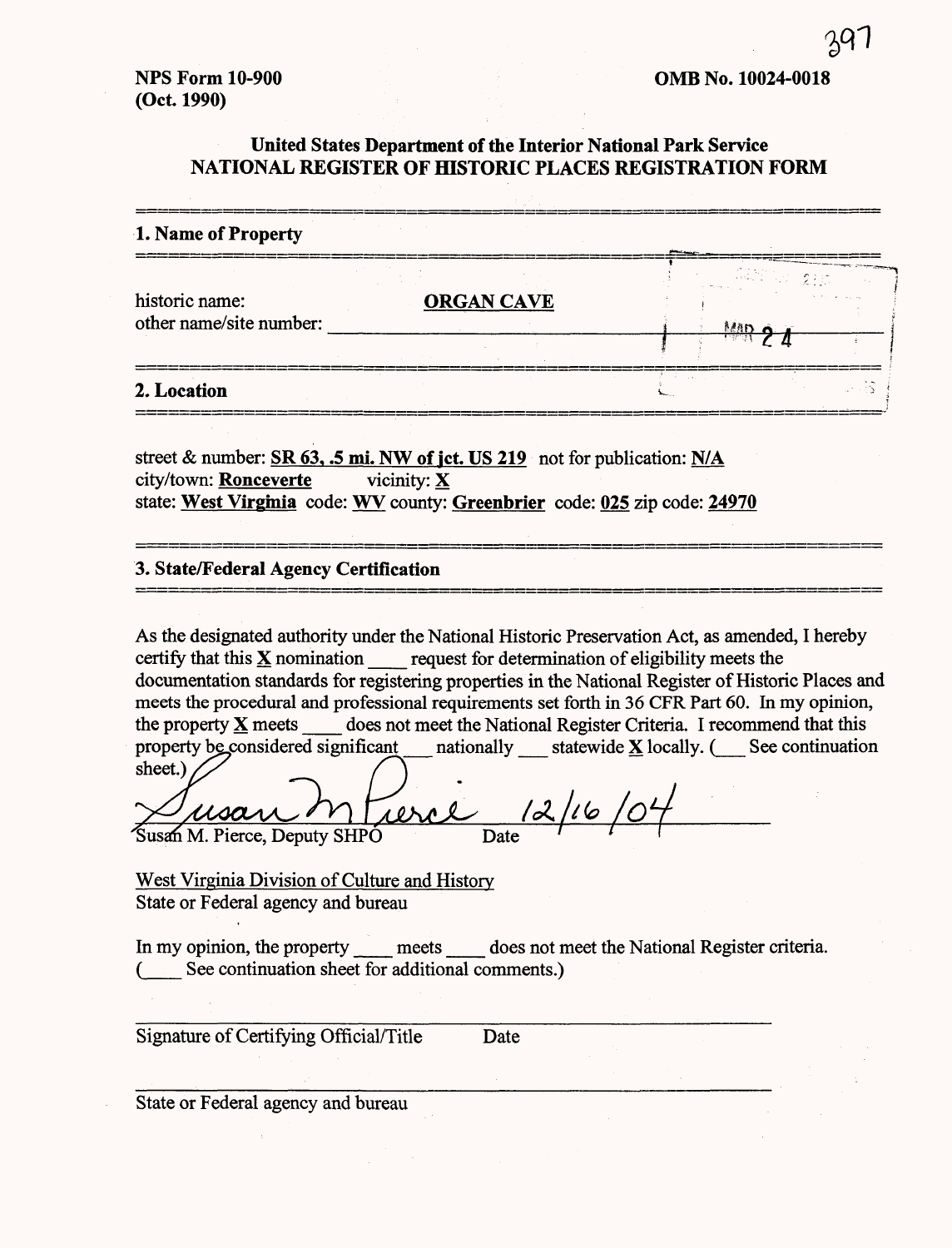**Organ Cave** Name of Property

| 4. National Park Service Certification                                                                                                                                                                                                   |                                       |
|------------------------------------------------------------------------------------------------------------------------------------------------------------------------------------------------------------------------------------------|---------------------------------------|
| I, hereby certify that this property is:                                                                                                                                                                                                 | Bignature of Keeper<br>Datepof Action |
| entered in the National Register<br>See continuation sheet.<br>determined eligible for the<br>National Register<br>See continuation sheet.<br>determined not eligible for the<br>National Register<br>removed from the National Register |                                       |
| other (explain):                                                                                                                                                                                                                         |                                       |
| 5. Classification                                                                                                                                                                                                                        |                                       |
| <b>Ownership of Property:</b>                                                                                                                                                                                                            | <b>Category of Property:</b>          |
| (Check as many boxes as apply)                                                                                                                                                                                                           | (Check only one box)                  |
| $\underline{\mathbf{X}}$ private                                                                                                                                                                                                         | building(s)                           |
| public-local                                                                                                                                                                                                                             | district                              |
| public-State                                                                                                                                                                                                                             | $\underline{\mathbf{X}}$ site         |
| public-Federal                                                                                                                                                                                                                           | structure                             |

\_\_ object

# **Number of Resources within Property**

(Do not include previously listed resources in the count.)

| Noncontributing |                  |
|-----------------|------------------|
|                 | buildings        |
|                 | sites            |
|                 | structures       |
|                 |                  |
|                 | objects<br>TOTAL |
|                 |                  |

# Name of related multiple property listing N/A

(Enter "N/A" if property is not part of a multiple property listing.)

Number of contributing resources previously listed in the National Register 0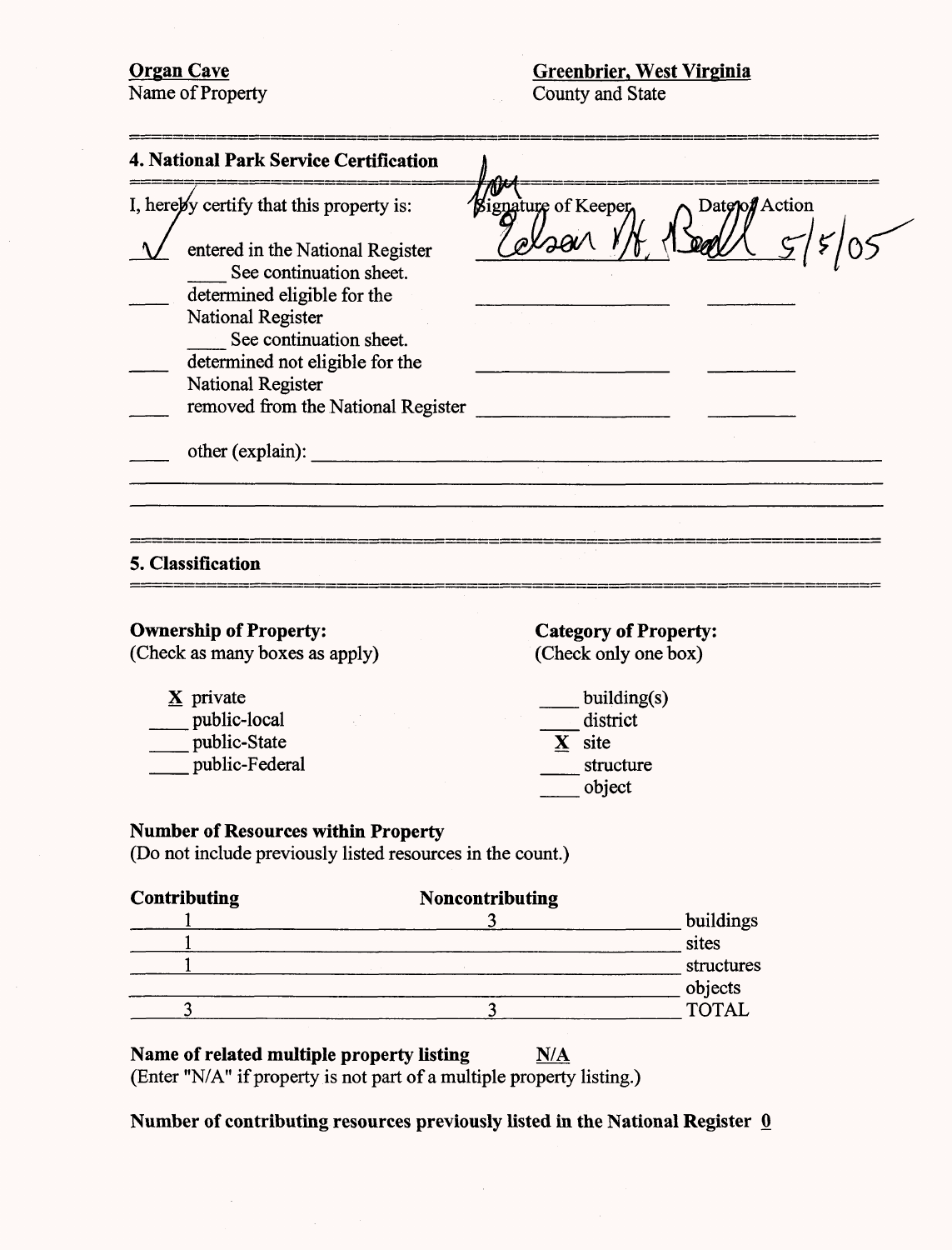| <b>6. Function or Use</b>                                                                                                                                  |                                            |
|------------------------------------------------------------------------------------------------------------------------------------------------------------|--------------------------------------------|
| <b>Historic Functions</b>                                                                                                                                  | <b>Current Functions</b>                   |
| Landscape: Natural Feature                                                                                                                                 | Landscape: Natural Feature                 |
| Recreation And Culture: Outdoor Recreation                                                                                                                 | Recreation And Culture: Outdoor Recreation |
| <b>Industry/Processing/Extraction: Processing Facility</b>                                                                                                 |                                            |
|                                                                                                                                                            |                                            |
| 7. Description                                                                                                                                             |                                            |
| <b>Architectural Classification</b>                                                                                                                        | <b>Materials</b>                           |
| <b>OTHER: Natural Feature</b>                                                                                                                              | Foundation:                                |
|                                                                                                                                                            | Walls:                                     |
|                                                                                                                                                            | Roof:                                      |
|                                                                                                                                                            | Other: Limestone; sandstone                |
| <b>Narrative Description</b>                                                                                                                               |                                            |
| (See continuation sheets)                                                                                                                                  |                                            |
| 8. Statement of Significance                                                                                                                               |                                            |
| <b>Applicable National Register Criteria</b><br>(Mark "X" in one or more boxes for the criteria qualifying the property for National Register<br>listing.) |                                            |

 $X$  A Property is associated with events that have made a significant contribution to the broad patterns of our history.

B Property is associated with the lives of persons significant in our past.

\_\_\_ C Property embodies the distinctive characteristics of a type, period, or method of construction or represents the work of a master, or possesses high artistic values, or represents a significant and distinguishable entity whose components lack individual distinction.

\_\_\_ D Property has yielded, or is likely to yield, information important in prehistory or history.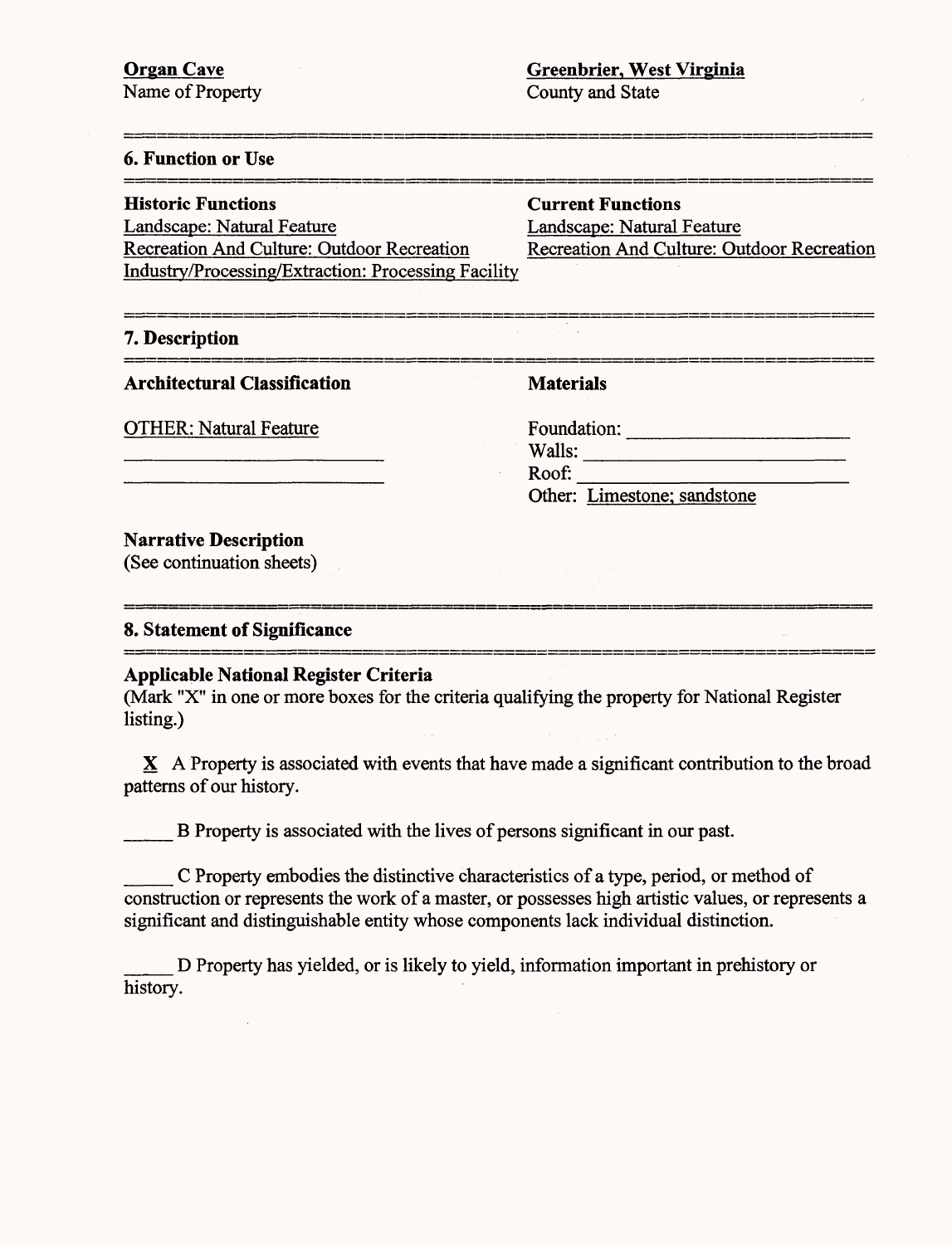# **Organ Cave Greenbrier. West Virginia**

Name of Property County and State

**Criteria Considerations**

(Mark "X" in all the boxes that apply.)

Property is:

\_\_\_ A owned by a religious institution or used for religious purposes.

\_\_\_ B removed from its original location.

\_\_\_ C a birthplace or grave.

D a cemetery.

E a reconstructed building, object, or structure.

F a commemorative property.

G less than 50 years of age or achieved significance within the past 50 years.

**Areas of Significance** Entertainment/Recreation Industry

**Period of Significance** 1822-1954

**Significant Dates** 1822 ca. 1850 1861 1914

**Significant Person** (Complete if Criterion B is marked above) N/A

**Cultural Affiliation N/A**

**Architect/Builder N/A**

**Narrative Statement of Significance** (See continuation sheets)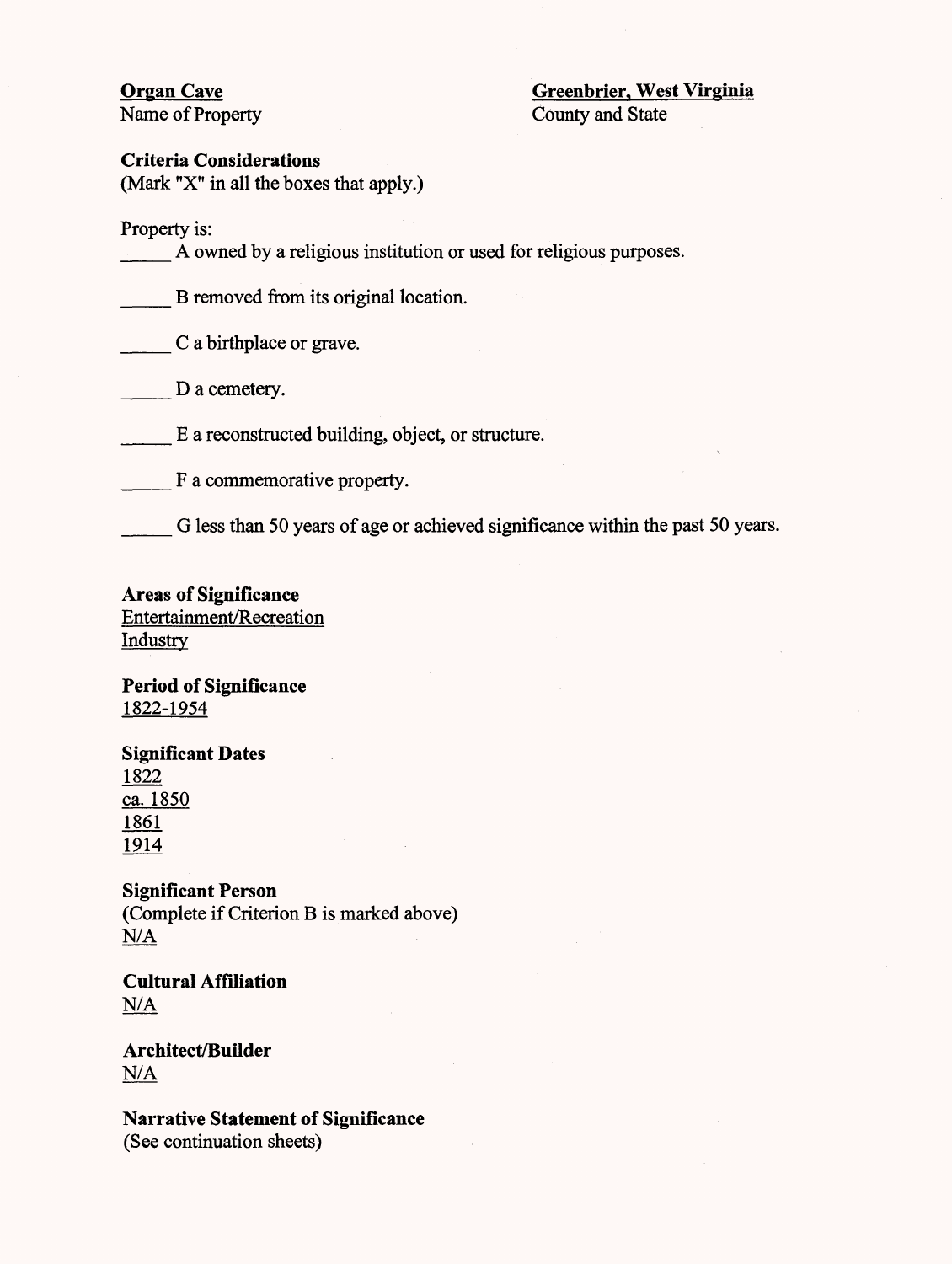### **9. Major Bibliographical References**

### **Bibliography**

(Cite the books, articles, and other sources used in preparing this form on one or more continuation sheets.)

### **Previous documentation on file (NFS):**

- preliminary determination of individual listing (36 CFR 67) has been requested.
- previously listed in the National Register
- previously determined eligible by the National Register
- designated a National Historic Landmark
- recorded by Historic American Buildings Survey #

 $\sim 1000$  km s  $^{-1}$ 

recorded by Historic American Engineering Record *#\_*

### **Primary location of additional data:**

- X State Historic Preservation Office
- \_\_\_ Other State agency
- Federal agency
- \_\_\_ Local government
- \_\_\_ University
	- X Other

### **Name of Repository:** Organ Cave Collection, Held By Property Owners.

### **10. Geographical Data**

### **Acreage of Property:** 26 acres

### **UTM References**

### Quad Map Name: **Ronceverte**

| A | 17   | 549812  | 4174733  |
|---|------|---------|----------|
|   | Zone | Easting | Northing |
| С | 17   | 549587  | 4174694  |
|   | Zone | Easting | Northing |

| в | 17 | 549792       | 4174589         |
|---|----|--------------|-----------------|
|   |    | Zone Easting | Northing        |
| D | 17 | 549626       | 4174770         |
|   |    | Zone Easting | <b>Northing</b> |

| <b>Verbal Boundary Description</b> |  |
|------------------------------------|--|
| (See continuation sheet.)          |  |

### **Boundary Justification**

(See continuation sheet.)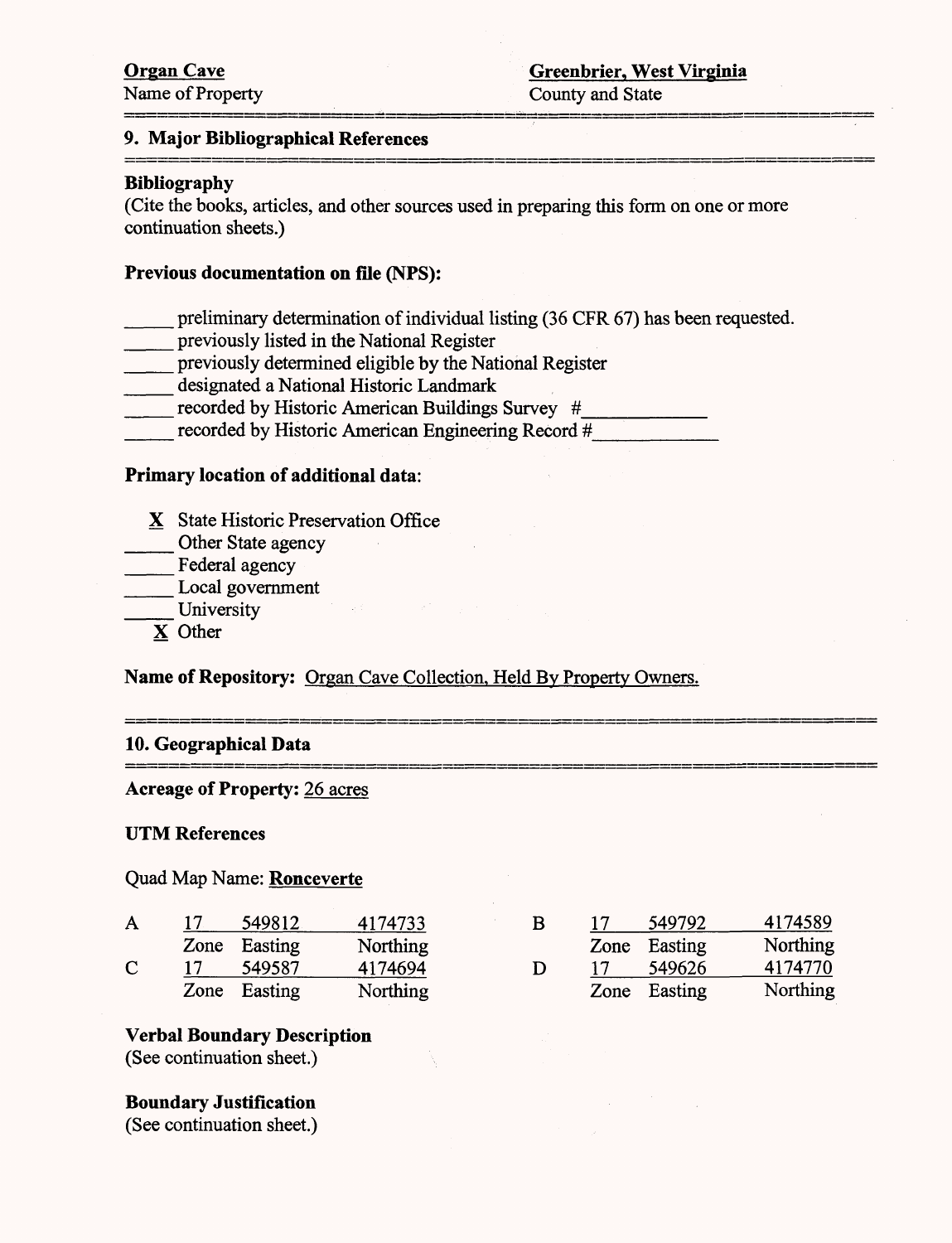Name of Property County and State

 $\bar{\mathcal{A}}$ 

# **11. Form Prepared By**

Name/Title: **T. Jane Morgan and Aaron S. Waid**

Organization: **Organ Cave, Inc.** Date: **February 26,2004**

Street & Number: **Route 2, Box 417 Masters** Road Telephone: **(304) 645-7600**

City or Town: Ronceverte State: **West Virginia** Zip: **24970**

**Property Owner**

Name: **Organ Cave, Inc.**

Street & Number: **Route 2, Box 417 Masters** Road Telephone: **(304) 645-7600**

City or Town: **Ronceverte** State: **West Virginia** Zip: **24970**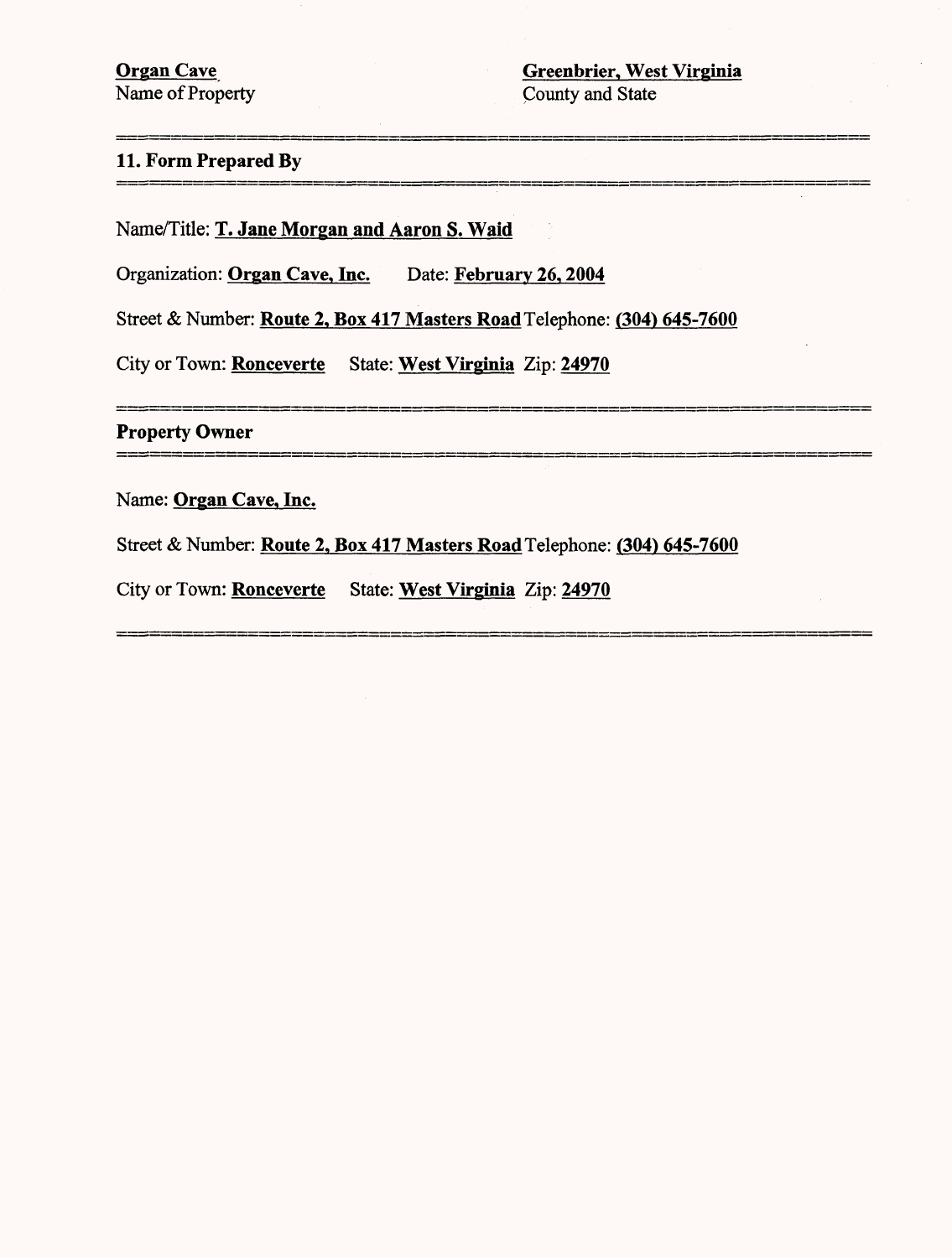# **United States Department of the Interior National Park Service**

# **NATIONAL REGISTER OF HISTORIC PLACES CONTINUATION SHEET**

| Organ Cave              | Greenbrier / WV     |
|-------------------------|---------------------|
| <b>NAME OF PROPERTY</b> | <b>COUNTY/STATE</b> |
| Section number          | Page                |

### *Narrative Description*

Located 6 miles from Ronceverte, West Virginia on State Route 63, Organ Cave is the largest commercial cave in West Virginia. First discovered by Europeans in 1704, Organ Cave measures 45 miles in length, with 200 passages yet to be explored. A National Natural Landmark, regular walking tours of the cave are given year-round and cover a 2-mile total distance.

### *Description of Grounds*

The grounds surrounding the main entrance to Organ Cave are located east of Route 63, which runs directly above the entrance to the cave. Visitors turn onto a paved driveway that lies over a portion of the original Salt Sulphur Turnpike. At the turn, a clapboard sided building that once housed the 1914 Delco generator is visible. The remainder of the turnpike lies on the side of the hill behind the Organ Cave gift shop and is very pronounced and visible today. The section of the road remaining is approximately 100 feet in length, and is on average about 10 feet in width. The original turnpike intersects with the paved driveway leading down the hill and extends from that road way and ends approximately 100 feet from the cave entrance.

The flat area in front of the cave in which the turnpike ends was known beginning in 1822 as Roger's Stagecoach Stop. This flat area, on which now stands the Organ Cave gift shop and cafeteria covers a relatively flat area on which a stream which runs directly into the cave. The cave is north of the stagecoach stop. To the south is the gift shop, a building in which Organ Cage Signs and Designs is housed, a mid-19<sup>th</sup> century limekiln and a parking lot. West, across the steam is a small playground. Picnic areas are located throughout these immediate grounds. The stream is lined with a wooden fence. A graveled driveway extends throughout this section and eventually intersects with the parking lot and the driveway that leads to Rt. 63.

The limekiln on the grounds is built directly into the hillside to the east of the cave entrance. The driveway leading into the cave parking lot runs directly over top of the kiln (See Limekiln Description). The limekiln faces outwards towards the graveled driveway and is not visible until one has passed through the parking lot and heading towards the cave entrance.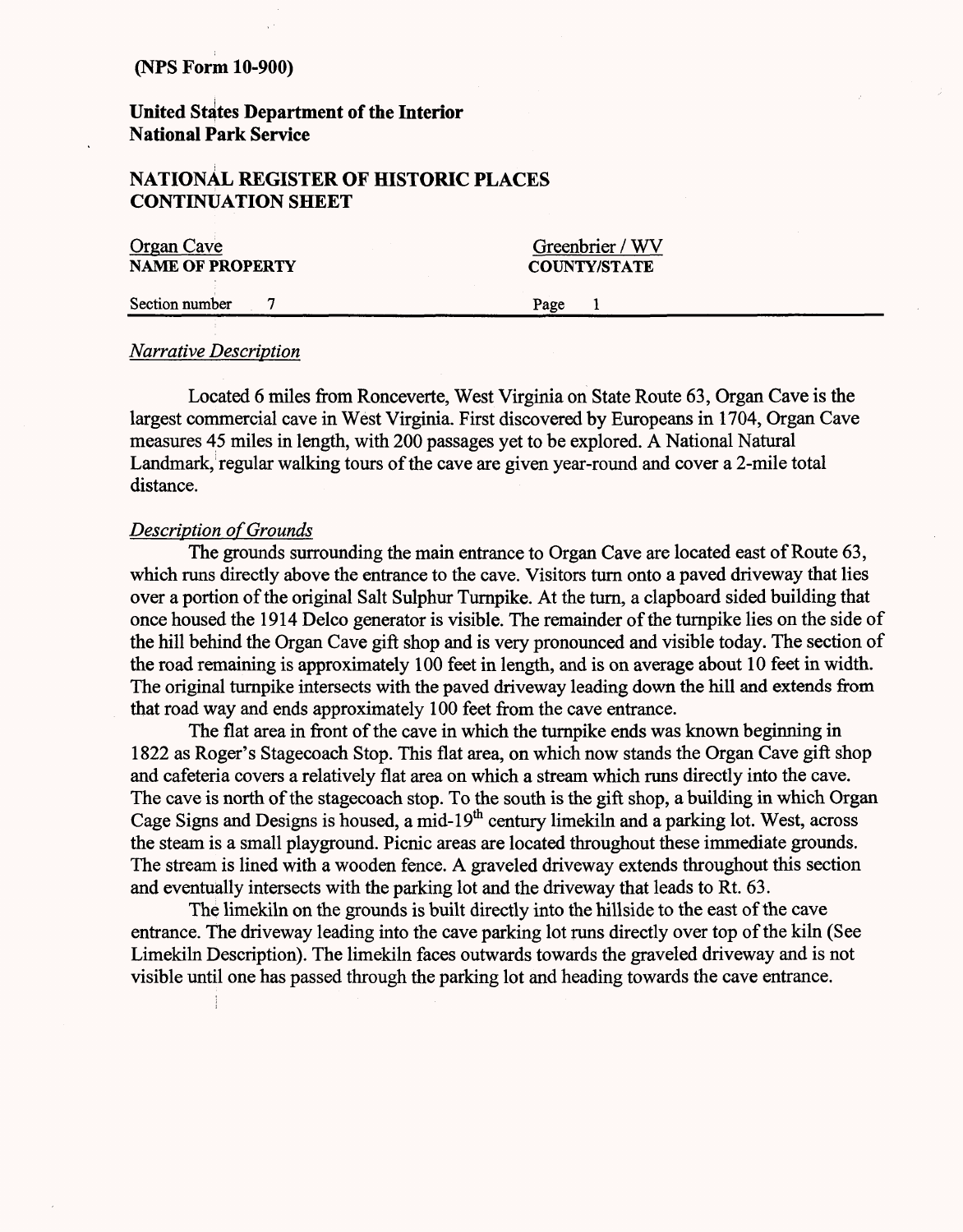**United States Department of the Interior National Park Service**

# **NATIONAL REGISTER OF HISTORIC PLACES CONTINUATION SHEET**

| Organ Cave<br>NAME OF PROPERTY |  | Greenbrier / WV<br><b>COUNTY/STATE</b> |  |
|--------------------------------|--|----------------------------------------|--|
| Section number                 |  | Page                                   |  |

### **Resource** *#1***\_\_\_\_\_Organ Cave\_\_\_\_\_Contributing Site**

Visitors to Organ Cave see the majority of the historical sites on the grounds while participating in our daily commercial walking tours. The first stop on the tour is the remaining Salt Sulphur Turnpike. This road extends down the side of the hill directly behind the gift shop and visitors are given information and shown this road before venturing into the cave. Approximately 120 feet from the stagecoach road lies the main entrance to the cave. A massive aperture into the hillside, the main entrance to Organ Cave is approximately 75' in width. A stairway and shelter are built into the surface and visitors descend 150 feet below the surface at this point to the floor of the Chapel Room.

The largest room on the walking tour, the Chapel room measures 365' by 96' at its largest point. Visitors walk along a path on the side of the Chapel Room that is actually an excavation created by soldiers mining saltpetre. Visitors can see the rough tooling marks on the sides of the walls and witness saltpetre glistening in the embedded rock and soil. The Chapel Room also contains a provision shelter built in 1957 to house supplies in event of a nuclear attack. Though abandoned, the shelter remains intact and contains ruined containers of drinking water, survival crackers, food and medical supplies.

To the right of the Chapel Room lies a small passage known as Tall Man's Misery in which most adults have to stoop in order to pass through. The area in which Jefferson's Sloth was discovered lies to the left of this passage, shortly after exiting the Chapel Room. Beyond Tall Man's Misery lies a passage filled with countless fossils, including nodule chert (fossilized coral, or flint), brachiopods and plesiopods (sea shells) and crinoid stems (plant-like sea animals). The nodule chert lining these passages has been broken off in many sections, removed by Native Americans for use in making knives, arrowheads and fire making tools. Visitors can witness these and other fossils along this passage easily, as the ceiling of the cave is no more than 8 feet in height through most of this portion.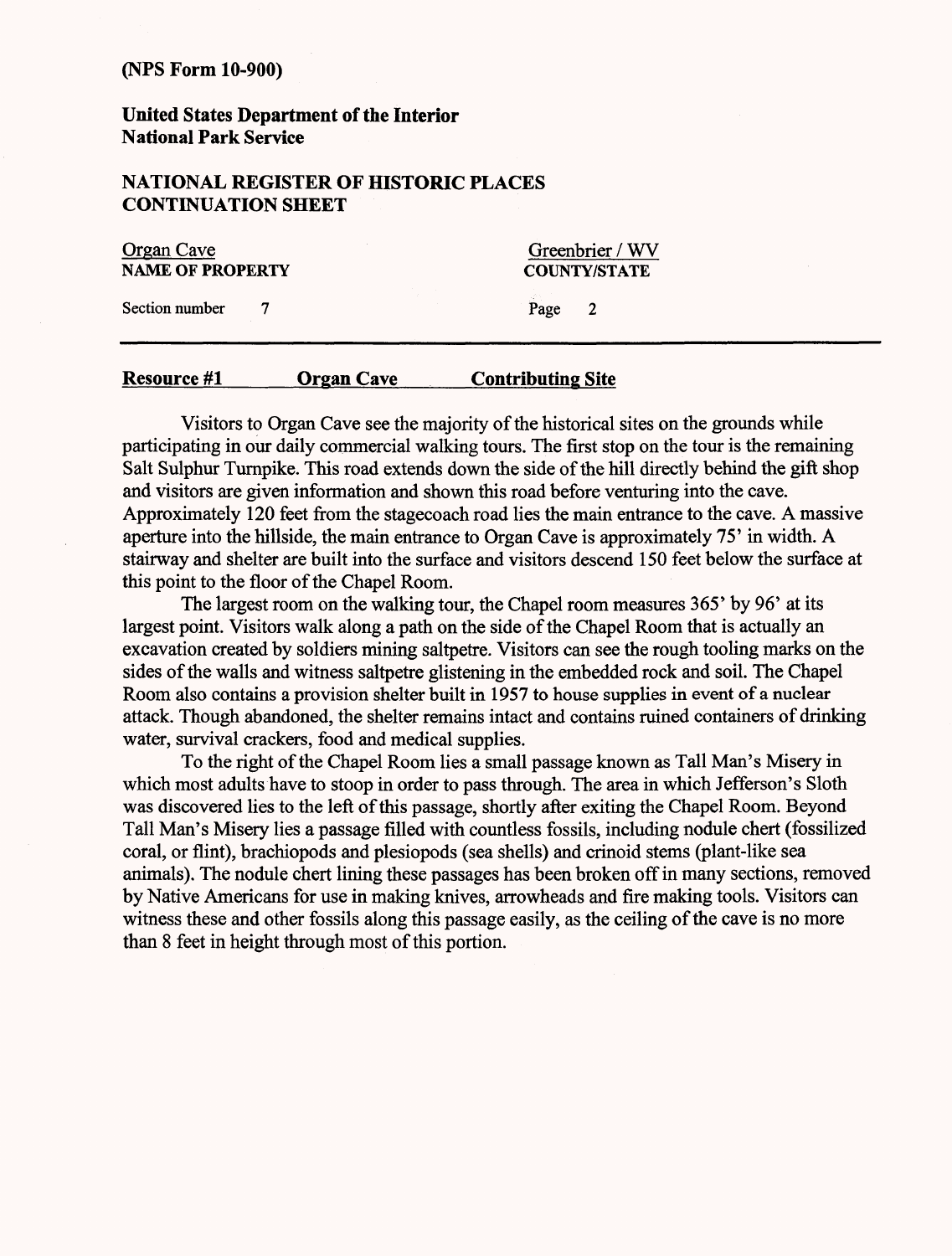## **United States Department of the Interior National Park Service**

# **NATIONAL REGISTER OF HISTORIC PLACES CONTINUATION SHEET**

| <b>Organ Cave</b><br><b>NAME OF PROPERTY</b> | Greenbrier / WV<br><b>COUNTY/STATE</b> |  |
|----------------------------------------------|----------------------------------------|--|
| Section number                               | Page                                   |  |

The midpoint of the tour is a Y section of the cave, with paths branching off in two directions. To the left of this point is a rock covered in various historical carvings. The oldest date in the cave, 1704 is inscribed into the rock, smooth from centuries of tracing fingers but very much apparent. Visitors to the cave walk down a small staircase and continue along the path, passing by a dam built inside the cave in 1910 with the intentions of creating a small lake suitable for trout stocking.

After a few turns and a short walk through a narrow passage known as Hopper Alley, the tour reaches the Hopper Room (see Hopper Room Description). The Hopper Room is the area of the cave in which Confederate soldiers refined saltpetre mined from other areas in the cave. The Hopper Room is a vaguely "S" shaped passage with Civil War Hoppers lining both sides at various points. Visitors are given a verbal demonstration of how the hoppers were built and used and then allowed to view many of the hoppers. Within the Hopper Room there are 37 remaining hoppers of the 52 originals. The majority of the remaining hoppers are in very good shape, some of which could still be used for saltpeter refining. The Hopper Room signifies a turning point in the tour; visitors turn and retrace their steps to the Y section of the trail and then turn left onto the remaining section of the cave.

The final section of the tour is comprised primarily of geological information and sites. Visitors are shown many of the intricacies of cave ecology and geology, including information pertaining to the growth and life cycles of cave formations such as stalactites, stalagmites and flowstones. Visitors see many wonderful sites, including the Rock Organ, the formation for which the cave and the community of Organ Cave are named. The large room containing the Rock Organ is the final stop on the tour. Visitors return to the surface along the path in which they entered.

### *Hopper Room Narrative Description*

Approximately one half mile from the main entrance to Organ Cave lies the Hopper Room, an American Civil War saltpetre processing factory. The Hopper Room contains 37 of the original 52 hoppers built by the Confederate Army between 1861 and 1863.

The Hopper Room begins with a narrow passage known as Hopper Alley. Hopper Alley that ranges between 5' 7" to 3' 6" in width and is  $150'$  5" in length and constitutes the only entrance into the Hopper Room. The floor of the Hopper Room, like all of Organ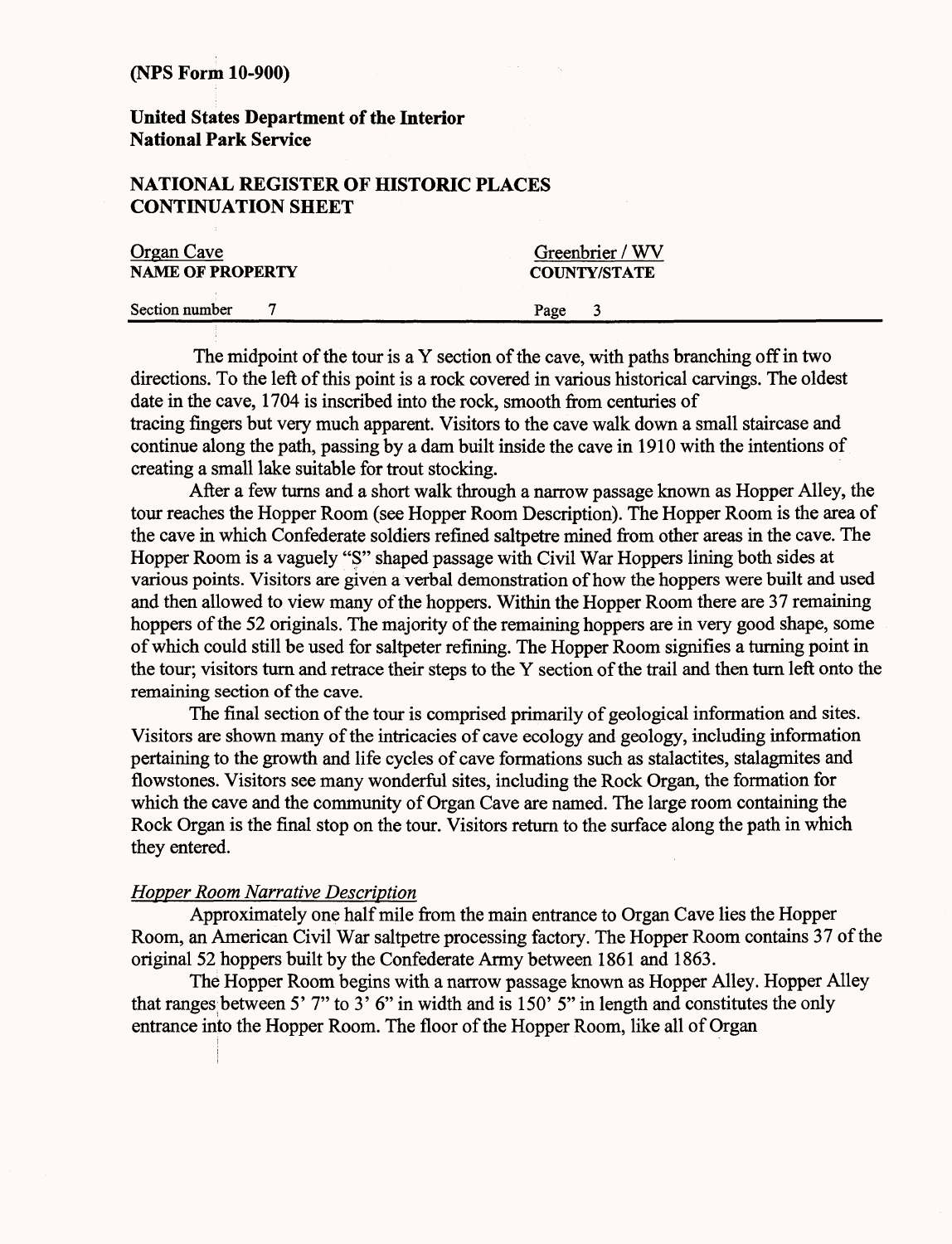**United States Department of the Interior National Park Service**

## **NATIONAL REGISTER OF HISTORIC PLACES CONTINUATION SHEET**

| <b>Organ Cave</b>       |  | Greenbrier / WV     |  |  |
|-------------------------|--|---------------------|--|--|
| <b>NAME OF PROPERTY</b> |  | <b>COUNTY/STATE</b> |  |  |
| Section number          |  | Page<br>4           |  |  |

Cave is a natural pathway that is irregular. At the end of Hopper Alley, the passage widens into an S-shaped section that is the Hopper Room. The mild, dry climate of the Hopper Room has preserved the hoppers and left them in excellent condition, many of which are still usable.

The Hopper Room is dry, smooth-floored passage that houses the entirety of Organ Cave's hopper collection. The initial section of the Hopper Room is 10' 6" wide and 35' 4" in width. This section of the Hopper Room contains 8 original hoppers and one replica hopper built for demonstration purposes.

The Hopper Room curves left of the initial room and continues on a slight slope into the largest section of the Hopper Room. This room is 82' 10" in width between far walls and 17' 3" in the curve of the S-section. The ceiling of this room is covered in black soot, remnants of the smoke from torches used by the soldiers working in the room. There are 20 hoppers remaining in this large section. Numerous mannequins dressed as soldiers are in place and used for display purposes. This room constitutes the end of the commercial walking tour.

The Hopper Room extends into a narrow section with a low ceiling. This third section of the Hopper Room measures 12' 6" at the widest point. There are 8 hoppers in the next room in the passage. The low ceiling in this section is covered with exceptional amounts of soot from torches. This section marks the end of the areas of the Hopper Room that contain hoppers. The cave extends into a narrow sloping passage beyond this before coming to a dead end, which constitutes the physical boundary end of the Hopper Room.

The hoppers are composed of various hardwoods, including oak, locust and cucumber (no longer found in the surrounding area). Each fully intact hopper contains the following components: removable wooden slats, frame held together with pegs, drainage trough, collection trough. The following are hopper dimensions that are representative of the intact hoppers. The height from ground to the top of the tallest board is 2' 11". The diameter of the hoppers at the top is 5' 7" by 5' 1". The inner dimensions measure 1' 2" in width and 4' 9" in length. The trough along the bottom of the hopper measures 6' 10" in length and 6" in width and 5.5" deep. The collection trough measures 1' 9" in length by 1' 1" in width and 7" in depth.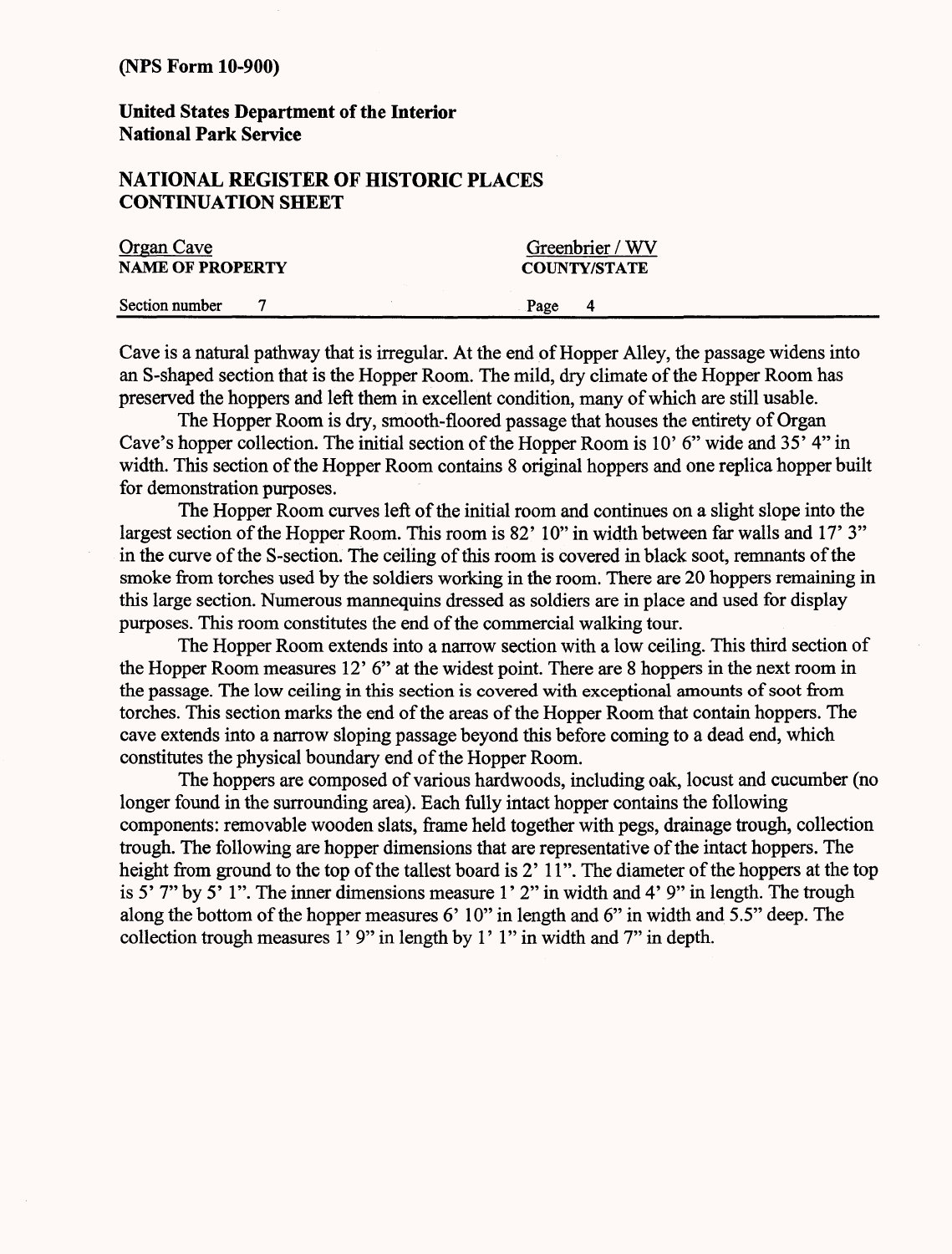**United States Department of the Interior National Park Service**

### **NATIONAL REGISTER OF HISTORIC PLACES CONTINUATION SHEET**

| Organ Cave<br><b>NAME OF PROPERTY</b> |          |          | Greenbrier / WV<br><b>COUNTY/STATE</b> |  |
|---------------------------------------|----------|----------|----------------------------------------|--|
| Section number                        |          |          | Page                                   |  |
| <b>Resource #2</b>                    | Limekiln | ca. 1850 | <b>Contibuting Structure</b>           |  |

The limekiln located on the Organ Cave grounds is built into a hillside on which the present day driveway to the parking lot is positioned. The limekiln is only viewable from the immediate grounds outside the entrance.

The kiln is comprised solely of sandstone blocks with a general cut but no uniformity in dimensions and is entirely constructed with a dry stack method (no mortar). The structure as a whole is in remarkably good condition; all stone structures are primarily intact with no missing or crumbled sections. The only structural degredation is a few missing blocks, though the presence of blocks of similar appearance on the ground beside the kiln indicates that these are most likely stones that were originally part of the limekiln structure. The limekiln is built into a man-made recessed area in the hill side, with arched flying buttresses on both sides of the entrance which sit flush with the surrounding hillside and extend into the hill. The distances between buttresses measures 6' 8" and comprises the stokehole section leading up to the opening into the kiln. The exposed length of the buttresses measure 15' 9 " long. The arch of the buttresses spans from 7' 4" at the lowest point and 13' 6" at its highest point with the middle of the buttress is 8' 6" in height. This type of kiln structure is known as a "Groundhog".

The entrance to the kiln is arched, with square blocks of relatively equal size forming the top of the entrance. The blocks forming the archway entrance are the most uniform blocks visible in the limekiln. The height of the arch from ground to the bottom of the keystone is 6' 7". The inner width of the arch measures 5' 8".

Recessed inside this archway are two stokehole openings that were used to feed stone and wood into the kiln. Originally metal doors were in place over these openings, but these no longer remain. These openings measure 2' 10" in height and 1' 6" in width. These openings are separated by a stone column and there is visible iron bracing remaining around the outer sides and the top of the openings.

The fire pit, which comprises the inner section of the kiln, is a large circular structure that measures 13' 1" in diameter across at the floor and is 18' 6" in height from floor to top. The floor of the fire pit is an irregular surface because it is comprised of mixture of uneven earth, stone and calcium curds, which is a result of chemical reactions from use and exposure.

From above (beside the driveway) the top opening to the kiln is apparent and has the appearance pf a large chimney recessed into the hillside. The top opening to the kiln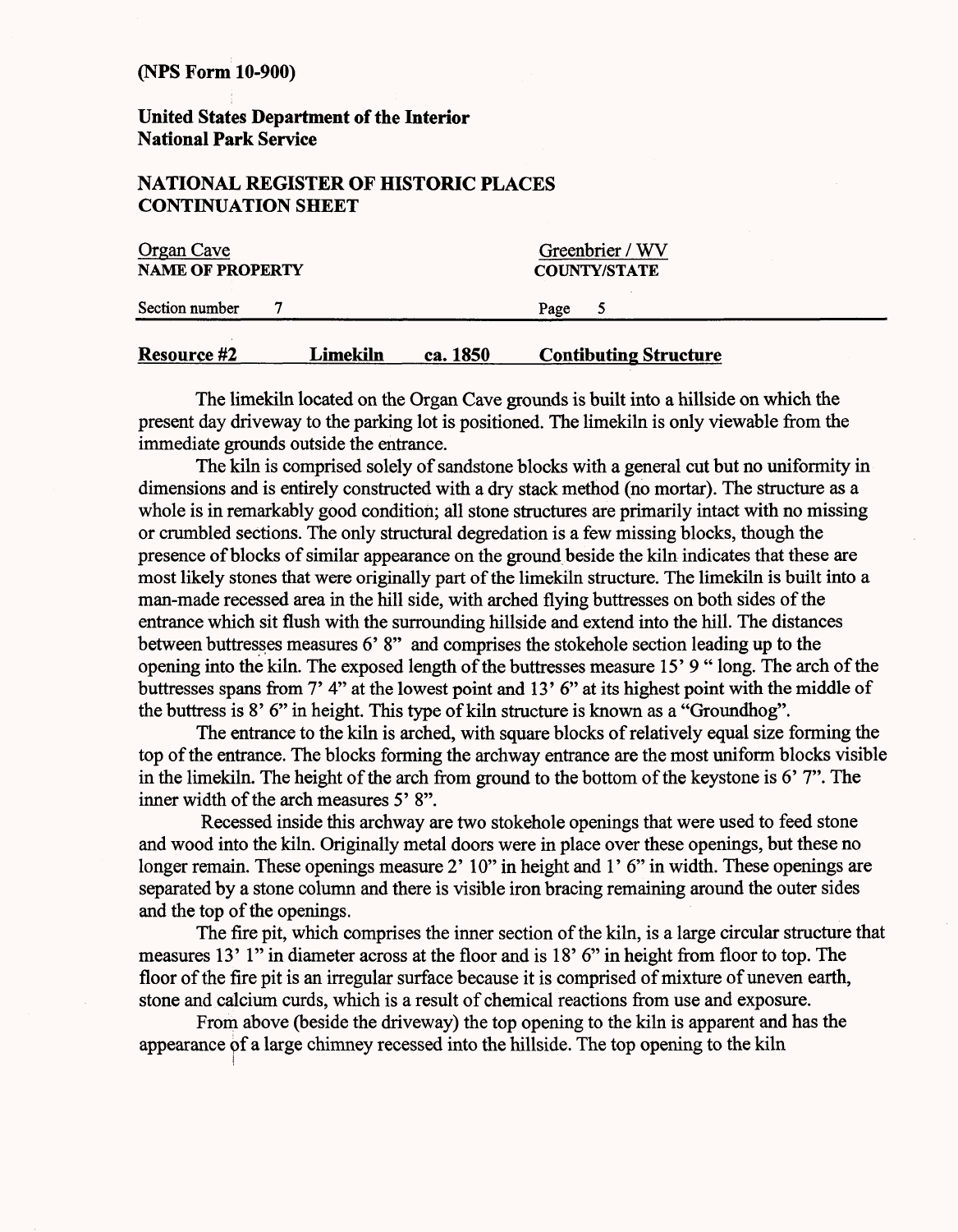**United States Department of the Interior National Park Service**

### **NATIONAL REGISTER OF HISTORIC PLACES CONTINUATION SHEET**

| <b>Organ Cave</b>       |  | Greenbrier / WV     |      |   |  |
|-------------------------|--|---------------------|------|---|--|
| <b>NAME OF PROPERTY</b> |  | <b>COUNTY/STATE</b> |      |   |  |
| Section number          |  |                     | Page | 6 |  |

is covered with a few boards and wire fencing to prevent visitors and animals from potentially falling through the hole in surface to the inner floor of the limekiln.

### **Resource #3\_\_\_\_\_Limehouse ca. 1850: ca. 1900 Non-Contributing Building**

The limehouse originally stood directly in front of the limekiln, and was used as the storage area for the burned lime. Historically, an iron-track and cart system connected the kiln to the limehouse, but no physical remains are visible today. Around the turn of the  $20<sup>th</sup>$  century, an addition was made to the limehouse to serve as a ticket counter and souvenir shop. The limehouse was shifted several feet from its original position within the last five years. The limehouse is wood-frame with walls insulated with sawdust. The building presents a gable-front plan with an ell addition. Vinyl replacement windows, rounded false-log siding, and a pressuretreated wood deck have all reduced the historic integrity of the building.

### **Resource #4 Visitor's Center/Gift Shop/Musem\_\_\_\_1998 Non-Contributing Building**

!

Located mid-way between the limehouse and the snack-bar building is the modern visitor's center. It is a side-gable log contruction building with an asphalt shingle roof. A porch spans the main façade.

### **Resource #5 Snack Bar Building\_\_\_\_\_1998 Non-Contributing Building** r\*

Positioned at the base of the historic turnpike trace, and near the opening of the cave stands the modern snack bar building. It is a gable-end, single story log construction building with vinyl double-hung sash windows. An incised porch dominates the main façade.

### **Resource** *#6* **Delco Powerhouse Building\_\_\_\_ca. 1900\_\_\_Contributing Building**

Located in the comer where the access road to Organ Cave leaves State Route 63, the powerhouse building originally held the Delco electric power generating system that provided the first electric light for the cave tours. The side-gable building rises two storys, has wooden clapboard siding, and a standing-seam metal roof. Square vents are present in the gables, and swinging "barn type" doors provide access to the main story from State Route 63. The building rests upon wooden posts, with the exception of a sturdy concrete pillar in the southeast corner. Porcelain insulators nailed to a small board on the northeast corner mark where the power supply left the building for the cave complex below.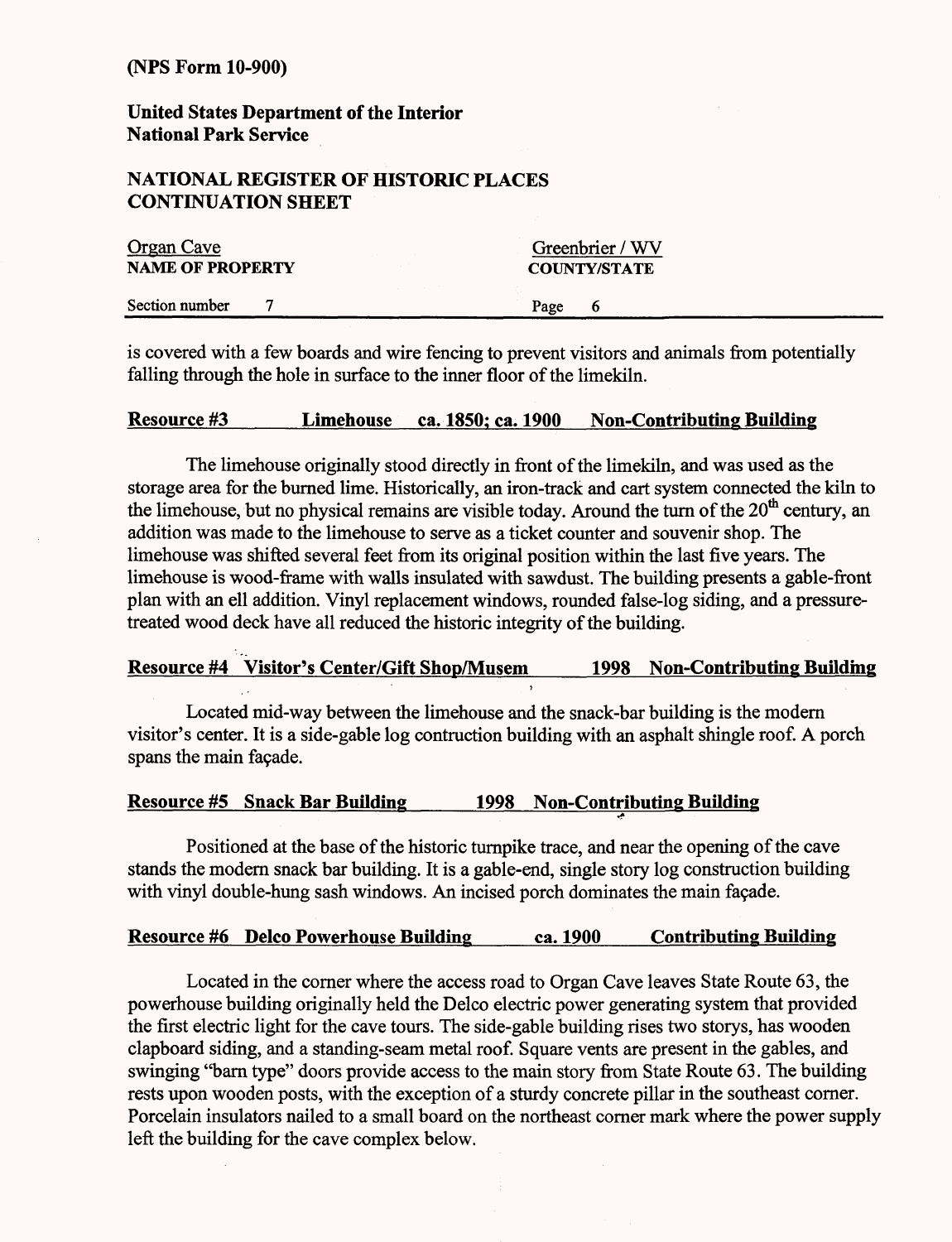**United States Department of the Interior National Park Service**

### **NATIONAL REGISTER OF HISTORIC PLACES CONTINUATION SHEET**

| <b>Organ Cave</b>       |  | Greenbrier / WV     |
|-------------------------|--|---------------------|
| <b>NAME OF PROPERTY</b> |  | <b>COUNTY/STATE</b> |
| Section number          |  | Page                |

Organ Cave represents one of the best-preserved sites in the country exhibiting original industrial facilities from the early to mid 19<sup>th</sup> century. The Hopper Room and the limekiln located on grounds serve as reminders of the ingenuity and dedicated labor of Americans working with the intensity of the Industrial Revolution even in the very rural areas of the nation. The cave and aboveground complex are nominated under Criterion A for Entertainment/Recreation and Industry. The cave has functioned as a tourist attraction since 1822, and has also been the site of saltpetre extraction and lime-burning. The period of significance begins in 1822—the earliest recorded date for cave tours—and ends in 1954, or fifty years before the present. This ending date was selected to reflect the cave's continued use as a tourist attraction into the modem era. Significant dates selected reflect the beginning date of the cave tours (1822), the construction of the limekiln (ca. 1850), the beginning of Civil War-era saltpetre extraction (1861), and the installation of electric lights in the commercial tour section of the cave (1914).

### *Significance in the Area of Industry*

The Hopper Room represents one of the best opportunities in the country to witness an 1800's saltpetre facility in the country. Built by Confederate soldiers working in the cave between 1861 and 1863, the Hopper Room processed one of the most important resources to 19<sup>th</sup> century America, saltpetre. Found glittering on the sides of the cave to this day, the vast amounts of saltpetre at Organ Cave made the location a perfect spot for Confederates to harvest this mineral. The dry, stable climate of the Hopper Room made it an ideal place for the Confederacy to construct the original 52 hoppers that were used to mass produce the necessary saltpetre for black powder manufacture. The soldiers carried heavy gunny sacks full of the saltpetre rich cave soil and rock weighing up to 150 Ibs to the Hopper Room, filled the massive wooden vats (hoppers) and poured water through these vats to leach the minerals out. The labor was intense, as 4500 Ibs of cave soil (30 trips) was necessary to fill up one hopper. Today, one can only imagine the countless painful hours of labor that took place within the passages of the cave.

The soldiers would continue working until 200 Ibs of saltpetre was produced. This was then packed out of the cave and shipped to various black powder production facilities, including those in Augusta, Georgia. As the soldiers left with their refined saltpetre, they kept track of their production with tally marks, which can be seen in hundreds of locations throughout the cave. Each mark represents 200 Ibs of saltpetre, and one only need take a glance at the sheer volume of these scratches to understand the monumental production taking place within the cave.

Today, 37 of the original hoppers remain in their original location, most in very good condition. Not only is the condition of the hoppers superb, the original setting adds infinite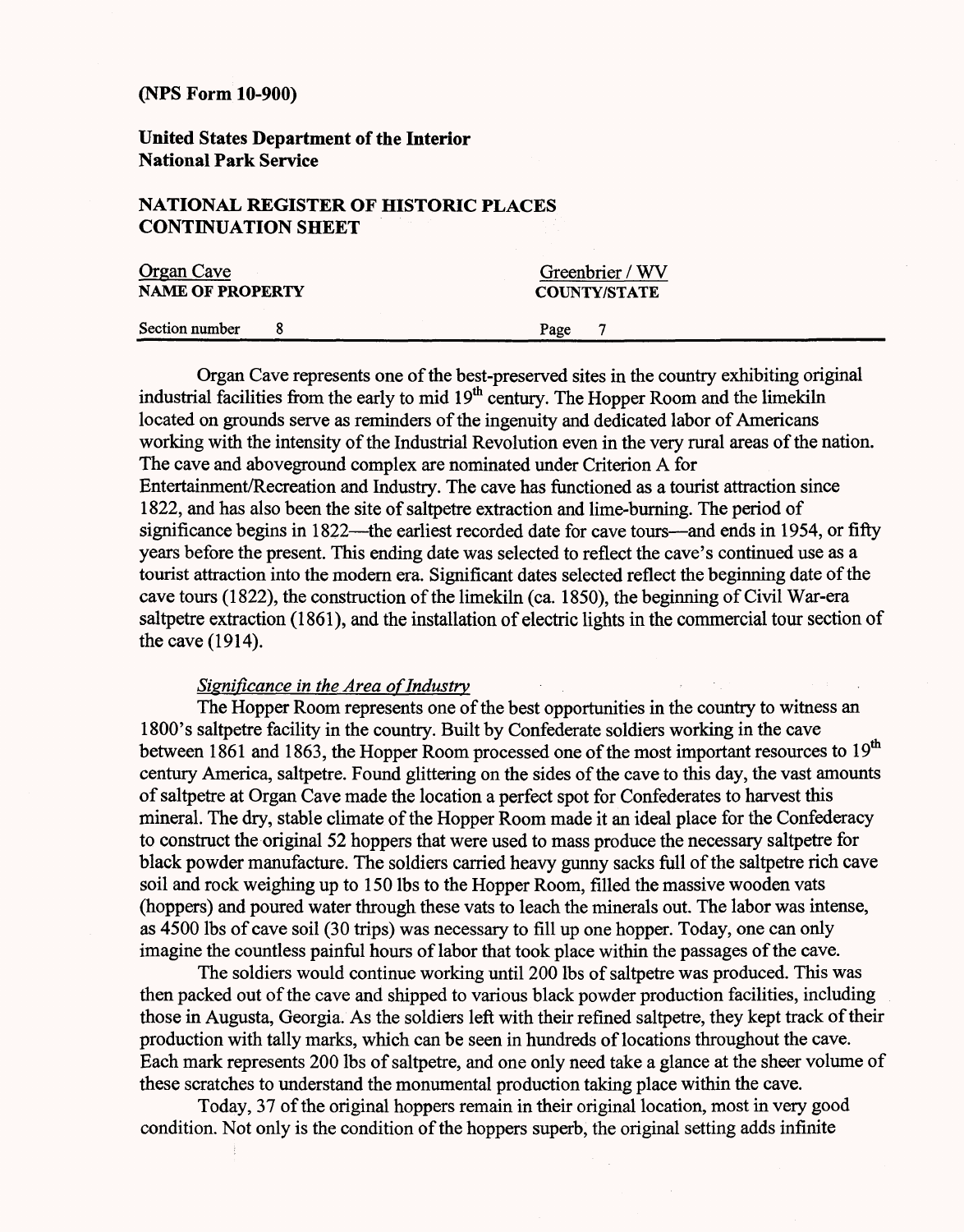### **United States Department of the Interior National Park Service**

### **NATIONAL REGISTER OF HISTORIC PLACES CONTINUATION SHEET**

| <b>Organ Cave</b><br><b>NAME OF PROPERTY</b> |  | Greenbrier / WV<br><b>COUNTY/STATE</b> |  |
|----------------------------------------------|--|----------------------------------------|--|
| Section number                               |  | Page                                   |  |

amounts of authenticity to the entire site. Visitors to the Hopper Room learn the processes of mining and refining saltpetre from start to finish and along the way come to appreciate the tremendous sacrifices made by Americans in the throes of wartime mass production.

### *Organ Cave Limekiln*

The limekiln located on grounds at Organ Cave represents one of the best-preserved limekilns in the nation. This kiln, known as a 'groundhog' because it was set inside the ground, was built in the mid 19<sup>th</sup> century and was used to produce lime and potash, important agricultural resources. The style itself is known as a shaft or bottle-kiln, and many of this type were used for continuous burning. The limekiln functioned as a massive firing pit that heated limestone to the tremendous temperatures necessary to separate the lime from the rock. The desired temperature was 1900-degrees Fahrenheit; at this point the carbonic gases (CO2) would escape the stone and leave behind pure calcium (CaO). Inside, the pink sandstone blocks have been glazed with a thin layer of green glass formed from the intense heat. The potash was derived from the layers of fuel wood between the layers of limestone (This practice of layering has been described as 'mixed feed"). ..This potash was a desirable addition to the farmer because it inhibited the clotting properties of the pure lime. This lime was raked out and collected in a metal mining cart, that was pushed on a small rail system to the kiln's storage shed. This shed was lined with sawdust to prevent the lime from absorbing outside moisture, and pencil marks were discovered from when the unknown owner was recording the barter of his lime with local farmers. Lime used for building was stored for several months to mature before being used.

Today, a limekiln of this preserved quality is a rarity. An example of the scarcity of these kilns was demonstrated in 2001, when Colorado listed their most intact kilns (Calcium Limestone Company) as one of Colorado's Most Endangered Places.

These small but productive kilns were once a common landmark across the country. Along with salt, lime provided the earliest examples of mineral extraction in America, while providing the most common non-food item manufactured in the mid-eighteenth century, starting at about the late 1840's and ending with the creation of industrial factories during WWII. Without this, the farmer lacked a vital soil amendment that not only killed shallow-soil insects, but also provided calcium in poor soils, added to its friability, and formed the base of homemixed cement. Lime treated animal hides and leather for clothing and market. The local blacksmith understood that lime created a flux in his furnace, permitting him to forge at lower temperatures, and the brick-and-ceramic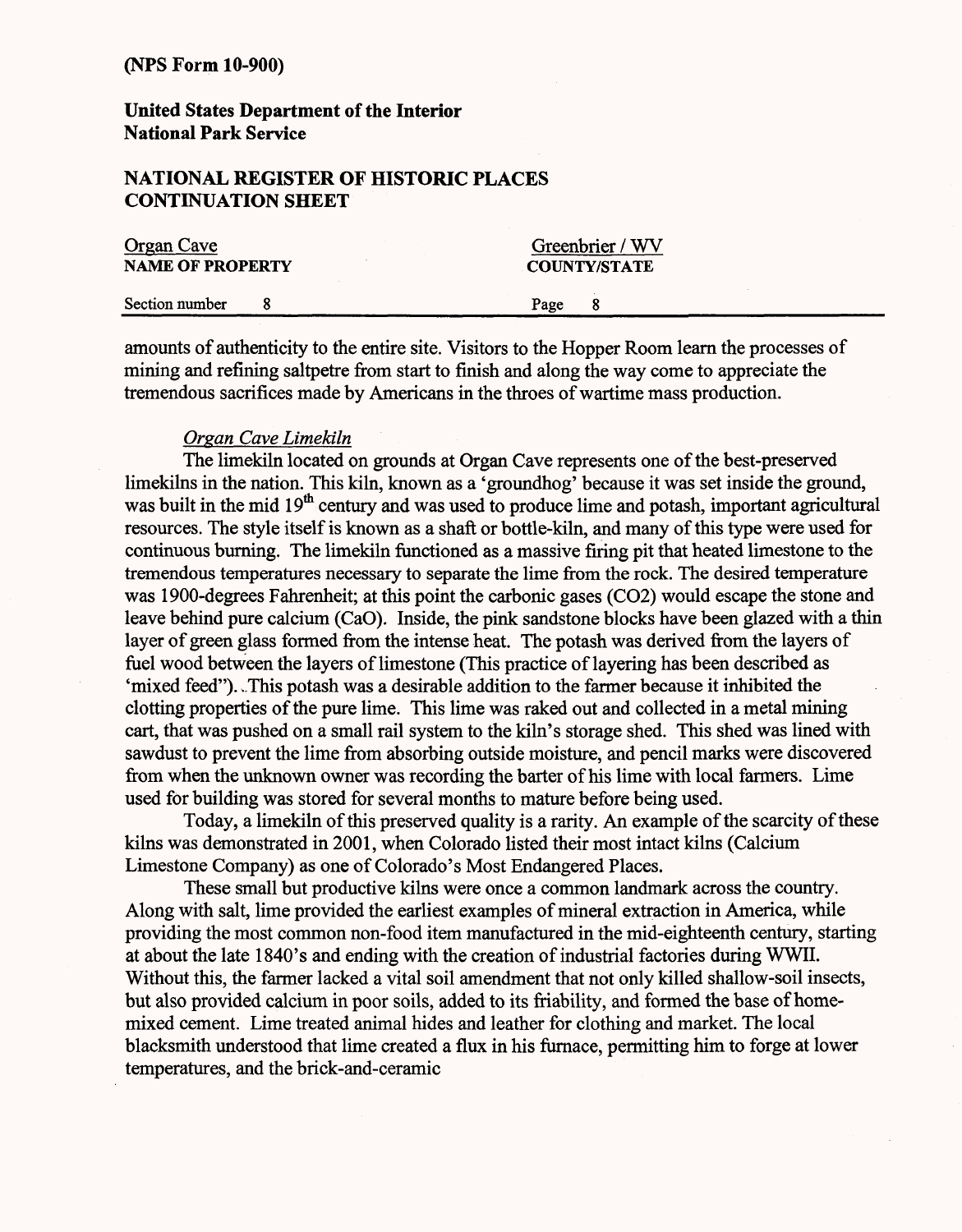**United States Department of the Interior National Park Service**

### **NATIONAL REGISTER OF HISTORIC PLACES CONTINUATION SHEET**

| Organ Cave              |  | Greenbrier / WV     |           |  |
|-------------------------|--|---------------------|-----------|--|
| <b>NAME OF PROPERTY</b> |  | <b>COUNTY/STATE</b> |           |  |
| Section number          |  |                     | Page<br>Q |  |

makers used lime as an additive to their product.

The stonework is a prime example of dry stack construction. The sandstone was squared in a general but not uniform manner from local quarries and assembled without mortar—the use of any such would have soon been destroyed in the intense heat of the kiln. Shallow lines exist on the face of one block demonstrating the stone dressing of the unknown mason. The segmented arch that tops the openings of the feedhole is still completely solid. Inside, along with the glazing of glass, small clumps of calcium 'curds' have clotted inside the deeper spaces between the stones; the powdered remnants of the burnt lime exposed to weather and becoming a natural cement.

### *Significance in the Area of Recreation*

In addition to importance in regards to these sites, Organ Cave represents an important element of the growing nature of curiosity that began in the  $19<sup>th</sup>$  century: the fulfillment of leisure time through tourism. As one of the oldest commercial caves in the United States, Organ Cave served not only as a valuable mineral resource, but also as a landmark that attracted wonder and inquisitive exploration.

Commercial tours of the cave began in 1822, when the cave was known as Roger's Stagecoach Stop. The Salt Sulphur Turnpike, which passed directly in front of the cave entrance, created the opportunity for such tours. Fed by a growing number of travelers between the towns of White Suphur Springs and Salt Sulphur Springs, the cave began its reputation as a destination for the more daring tourists of the time, as one early visitor wrote: "The preparation for exploring one of these cyclopean caves, consists of a supply pitch-pine sticks], faith in your tour guides and folly in yourself." (Prolix, P. 1837)

One of the primary attractions of Organ Cave is the massive formation from which the cave and the community receive its name, the Rock Organ. A massive stalactite and stalagmite column, the Rock Organ remains an undeniably impressive feature in the subterranean landscape today. In addition to its impressive size, the Rock Organ thrilled early visitors with the deep baritone notes produced when its stalactites were struck, as one early visitor wrote "an exact reproduction of a large pipe organ—at least by striking on the different pipes notes of remarkable purity and strength are reproduced." (Cole, 1917)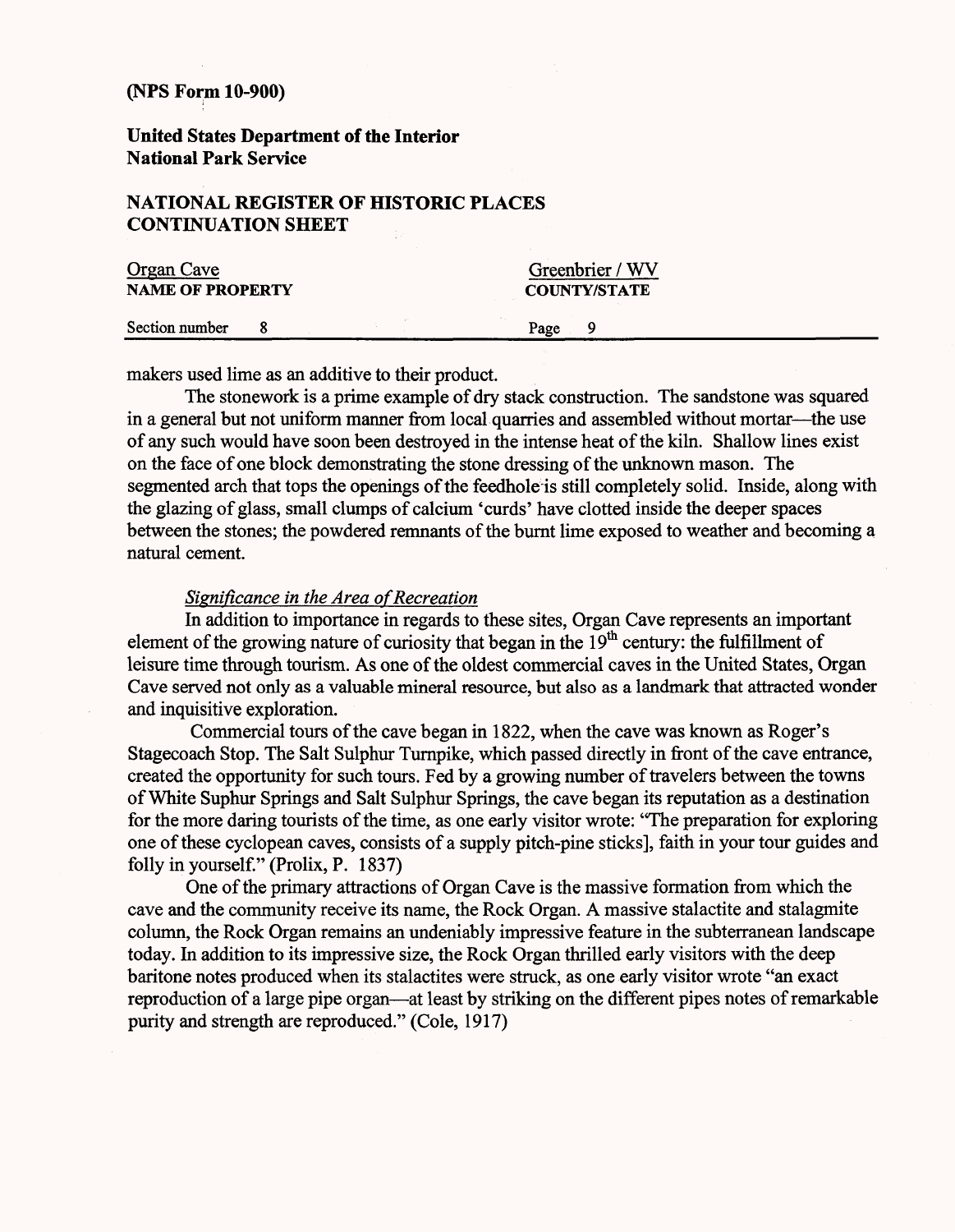**United States Department of the Interior National Park Service**

# **NATIONAL REGISTER OF HISTORIC PLACES CONTINUATION SHEET**

| <b>Organ Cave</b>       |  | Greenbrier / WV     |    |  |
|-------------------------|--|---------------------|----|--|
| <b>NAME OF PROPERTY</b> |  | <b>COUNTY/STATE</b> |    |  |
| Section number          |  | Page                | 10 |  |

Following the Confederate occupation, Organ Cave once again assumed its role as a recreation destination. The early 20<sup>th</sup> century marked a very active public role for the cave. The Chapel Room (named for its use by the Confederates as a religious facility) saw use as a public meeting hall, ballroom and slide show theater. The remarkable acoustic quality of the room combined with a smooth flat open floor made the Chapel Room an appealing recreation destination.

In 1910, the owner of the cave installed a dam at a midway point through the cave with the intentions of creating a small lake suitable for stocking with trout, yet another community and tourist destination. The lake was an unsuccessful venture, but it illustrates the ambition of the owners and the community during the early  $20<sup>th</sup>$  century about making the most of the area's most remarkable landscape feature. Instead of pine stick torches, the visitors were allotted candles. These candles were placed in boxes at intervals throughout the 'public' section of the cave.

James Boone, owner of the cave at this point, had ambitions to move from candles to electricity. In 1914 the built-up trail was supplemented with Edison style light bulbs powered by a Delco generator and 72 storage batteries—this was the first use of electric power in the community. In 1917 an appreciative visitor wrote: "Hundreds of electric lights illuminate the darkened passageways and some thousands of dollars have been expended to make visits here of worth and long to be remembered. As a natural wonder it has to be seen to be appreciated." (Cole)

Candles were still available. A photograph of around 1927 shows a building by the entrance that stored the guests' umbrellas and stocked these candles and candleholders.

### *Time line of Organ Cave*

8,000 B.C.E. - Native Americans begin using the cave as a resource for flint and other purposes.

1704 C.E. - Colonial explorers discover what is the present day Organ Cave.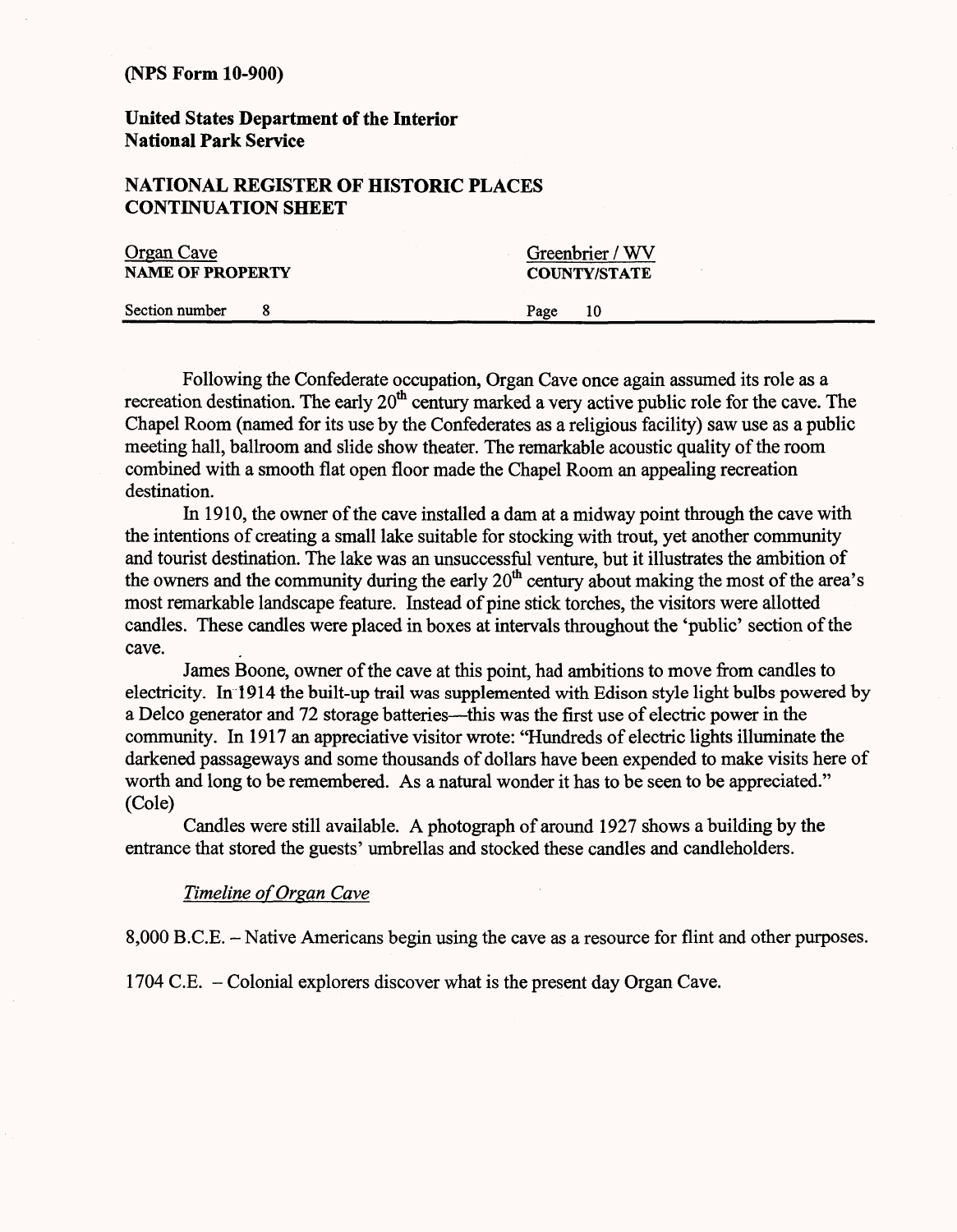# **(NFS Form** 10-900) **United States Department of the Interior National Park Service**

### **NATIONAL REGISTER OF HISTORIC PLACES CONTINUATION SHEET**

| <b>Organ Cave</b><br><b>NAME OF PROPERTY</b> |  | Greenbrier / WV<br><b>COUNTY/STATE</b> |  |
|----------------------------------------------|--|----------------------------------------|--|
| Section number                               |  | Page 11                                |  |

1796 C.E. - Men mining saltpetre under the direction of Thomas Jefferson discover the remains of a giant 3-toed sloth *(megalonyxjeffersoni).* Jefferson studies the sloth and presents it to the Institute of Science in Philadelphia. The sloth represents one of the most important early finds in the field of paleontology.

1812 C.E. - Saltpetre miners begin extracting and refining saltpetre inside the cave using hoppers. The remnants of 5 hoppers can be seen in this area today (outside of Organ Cave property).

1822 C.E. Stagecoaches run from White Sulphur Springs to Salt Sulphur Springs on the Salt Sulphur Turnpike. The turnpike passes by the entrance to the cave and the first commercial tours of the cave begin. The cave is at this time known as "John Roger's Stagecoach Stop", and the cave was one of the first commercial tourism caves in the country.

 $Mid - 1800's C.E. - A$  limekiln is built into the hillside outside of Organ Cave. The limekiln is used to extract lime from limestone suitable for agriculture and industrial use. Today the kiln remains in excellent condition.

1861 C.E. - The Confederate Army under the orders of Robert E. Lee occupy Organ Cave for the purpose of saltpetre mining and refining. The soldiers build 52 hoppers within what is known today as "The Hopper Room" and use this facility to separate the saltpetre from the rock and soil in which it is found. Today, 37 original hoppers remain, the largest collection of Civil War hoppers in the United States.

1914 C.E. - Electrical lighting systems are installed at Organ Cave. The cave was the first place in the area to have electrical lighting. This time period marks the use of the cave as a community meeting area. Dances, slide shows and church ceremonies are held within "The Chapel Room".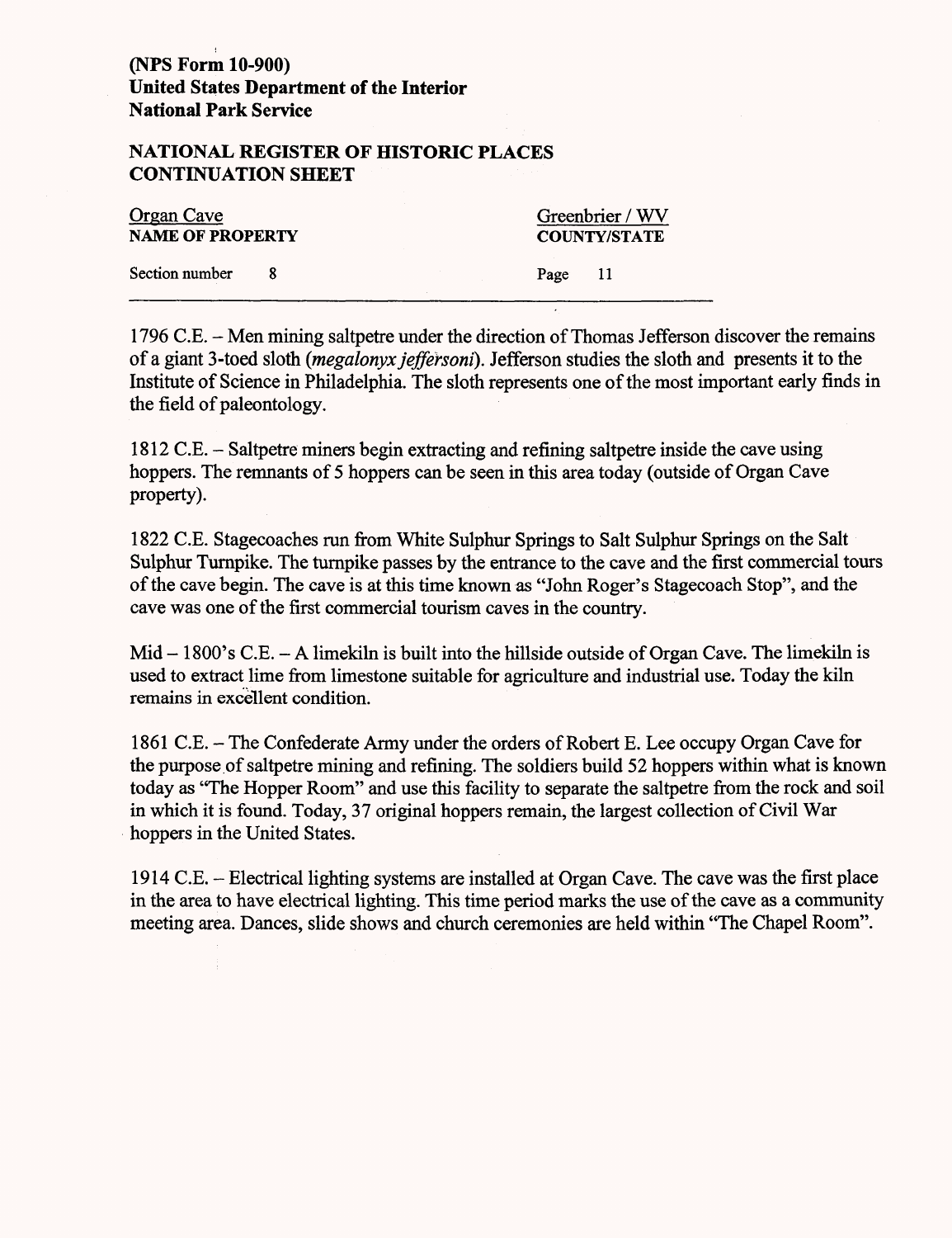**United States Department of the Interior National Park Service**

## **NATIONAL REGISTER OF HISTORIC PLACES CONTINUATION SHEET**

Organ Cave Greenbrier / WV **NAME OF PROPERTY COUNTY/STATE** 

Section number 9

Page 12

### *Major Bibliographical References*

Faust, Burton. Saltpetre Caves and Virginia History Henry Douglas, 1964

Blair, Larry O. Journal of Speleen History, Volume 17 1983: p.11

Humphreys, Blanche "History of Organ Cave, WV." 1928

Charleston Gazette; (July 24,1949): p. 29

Rutherford, John M; Handly, Robert H. "The Greenbrier Caverns." NSS Bulletin 38, (July 1876): p. 41-42

"Confederate Papers Relating to Citizens or Business Firms." Record Group 109; "microcopy 346, rolls 59, 690)

Peterson, R. "Saltpetre Mining in the Civil War" DC Speleograph V. 233: p. 42-44

Stevens, P.J. Caves of the Organ Cave Plateau Morgantown, WV, 1988

Nicholas, Robert G. The Netherworld News; v. 4, no. 6 1956:p.l-2

"Hackley 1991." Dead Dog Dispatch v.6&7, July 1991: p. 134

Davies, William E. "Caverns of West Virginia: Supplement to v. XIX" 1958

Dobson, Thomas "Transactions of the American Philosophical Society v. IV" Philadelphia, Dobson 1799.

State of WV Film Project

Visiting Tourist Quote (Prolix, P. 1837)

www.coloradopreservation.org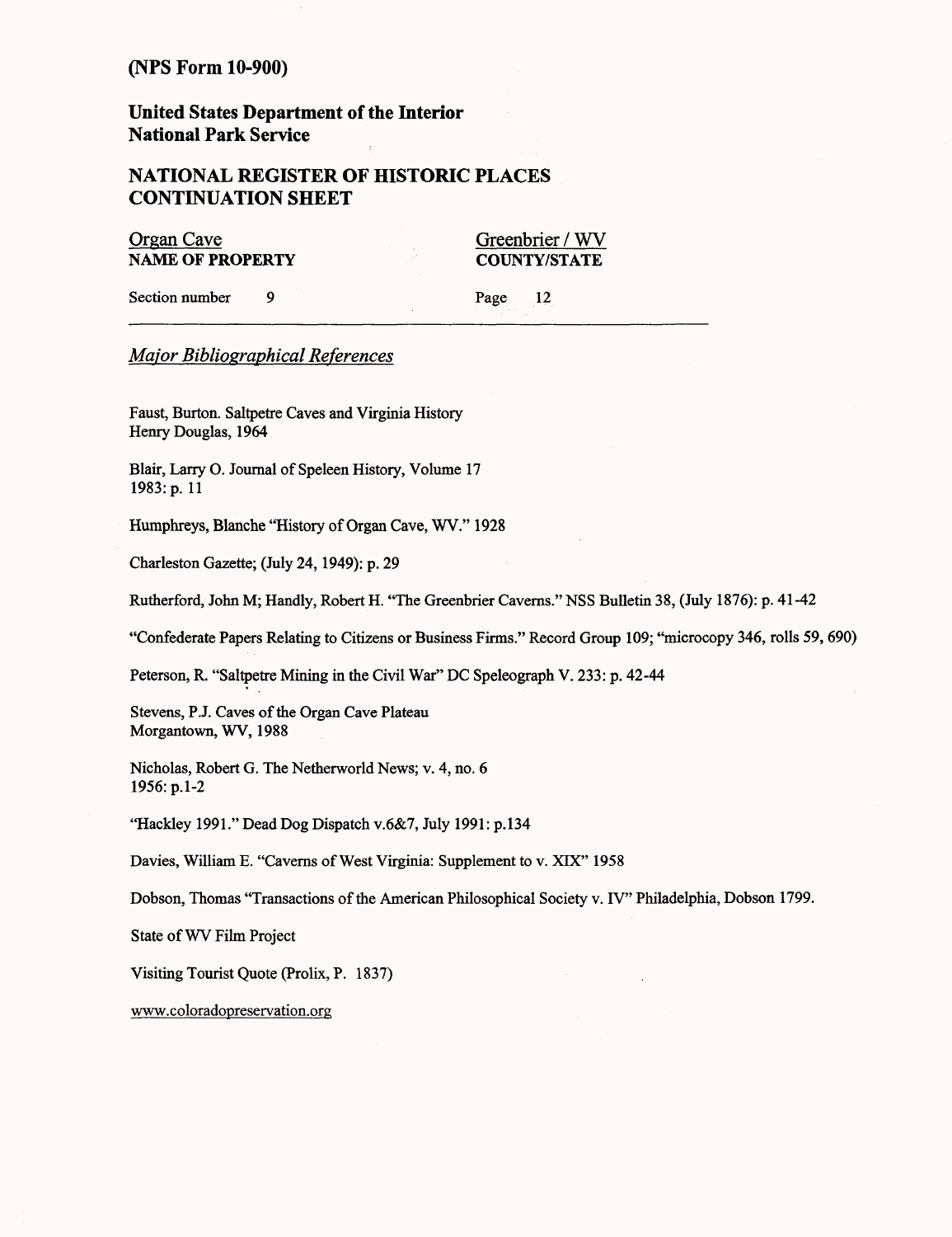**(NFS Form iO-900)**

**United States Department of the Interior National Park Service**

## **NATIONAL REGISTER OF HISTORIC PLACES CONTINUATION SHEET**

| Organ Cave              |  |  | Greenbrier / WV |                     |  |
|-------------------------|--|--|-----------------|---------------------|--|
| <b>NAME OF PROPERTY</b> |  |  |                 | <b>COUNTY/STATE</b> |  |
| Section number          |  |  | Page            |                     |  |

### *Verbal Boundary Description*

The Organ Cave property boundary extends above ground and into subterranean levels. A fence surrounding the entire property defines the above ground boundary. It begins on the hillside directly above the main entrance to the cave. This line then continues southeast down the side of the hill and continues through a wooded area, which is directly south of the Organ Cave gift shop. This boundary ends prior to reaching the Organ Cave parking lot, where it turns east, reaching the road that comprises the long hillside driveway that leads to the parking lot. The boundary then turns north and follows this driveway, eventually intersecting with Route 63. The border then turns westward and runs parallel to Route 63, which passes directly over the entrance to Organ Cave.

The subterranean dimensions of the cave property extend from the mouth of the cave entrance inside to the inner floor and follow the trail used during the commercial walking sections of the tour. This boundary extends to the Hopper Room and the Rock Organ, two opposite sides of the Organ Cave passages. An accompanying map will provide further detail.

### *Boundary Justification*

The selected boundaries are the traditional boundaries that have been associated and owned in conjunction with Organ Cave. The selected boundaries encompass only a portion of the Organ Cave Inc. property today, but contain upon them all significance contributing and noncontributing sites.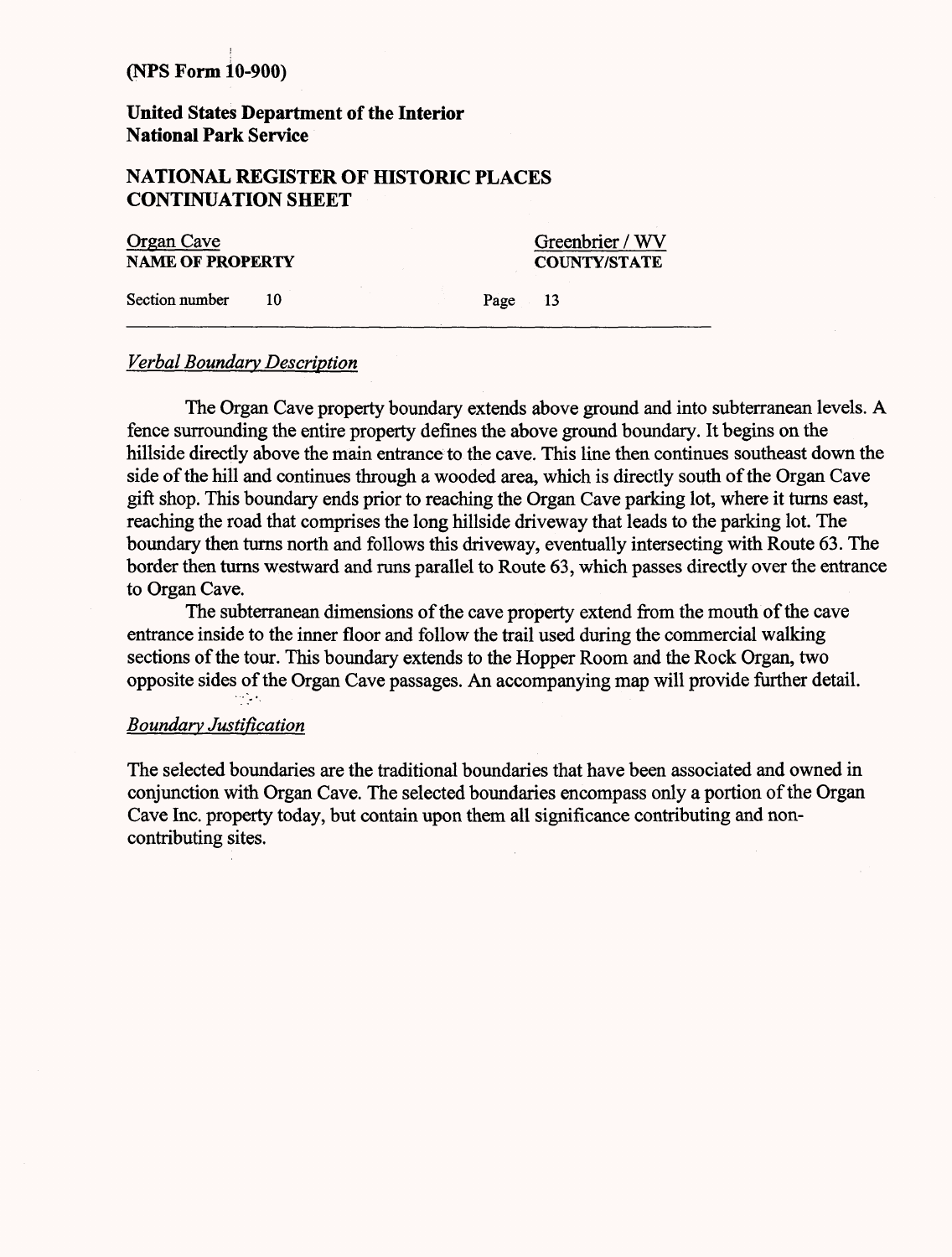**United States Department of the Interior National Park Service**

# NATIONAL REGISTER OF HISTORIC PLACES **CONTINUATION SHEET**

| <b>Organ Cave</b><br><b>NAME OF PROPERTY</b> |  |      | Greenbrier / WV<br><b>COUNTY/STATE</b> |  |
|----------------------------------------------|--|------|----------------------------------------|--|
| Section number<br><b>Photographs</b>         |  | Page | -14                                    |  |

| Name of Property: | Organ Cave                                                  |
|-------------------|-------------------------------------------------------------|
| Address:          | SR 63, .5mi. NW of jct. US 219                              |
| City:             | <b>Ronceverte Vicinity</b>                                  |
| County:           | Greenbrier                                                  |
| Photographer:     | Alan Rowe/Janie Morgan                                      |
| Date:             | September, 2004                                             |
| Negatives:        | Held by State Historic Preservation Office                  |
| Photo 1 of 32:    | Entrance to cave property on SR 63, camera facing south.    |
| Photo 2 of 32:    | Delco powerhouse, camera facing south.                      |
| Photo 3 of 32:    | Delco powerhouse, camera facing north.                      |
| Photo 4 of 32:    | Historic approach to cave, camera facing west.              |
| Photo 5 of 32:    | Mid-point of historic approach to cave, camera facing west. |
| Photo 6 of 32:    | View up historic approach to cave, camera facing east.      |
| Photo 7 of 32:    | Top opening of limekiln, camera facing south.               |
| Photo 8 of 32:    | Overview of cave property, camera facing west.              |
| Photo 9 of 32:    | Limekiln, camera facing north.                              |
| Photo 10 of 32:   | Limehouse, camera facing north.                             |
| Photo 11 of 32:   | Overview of cave property, camera facing east.              |
| Photo 12 of 32:   | Visitor's center building, camera facing north.             |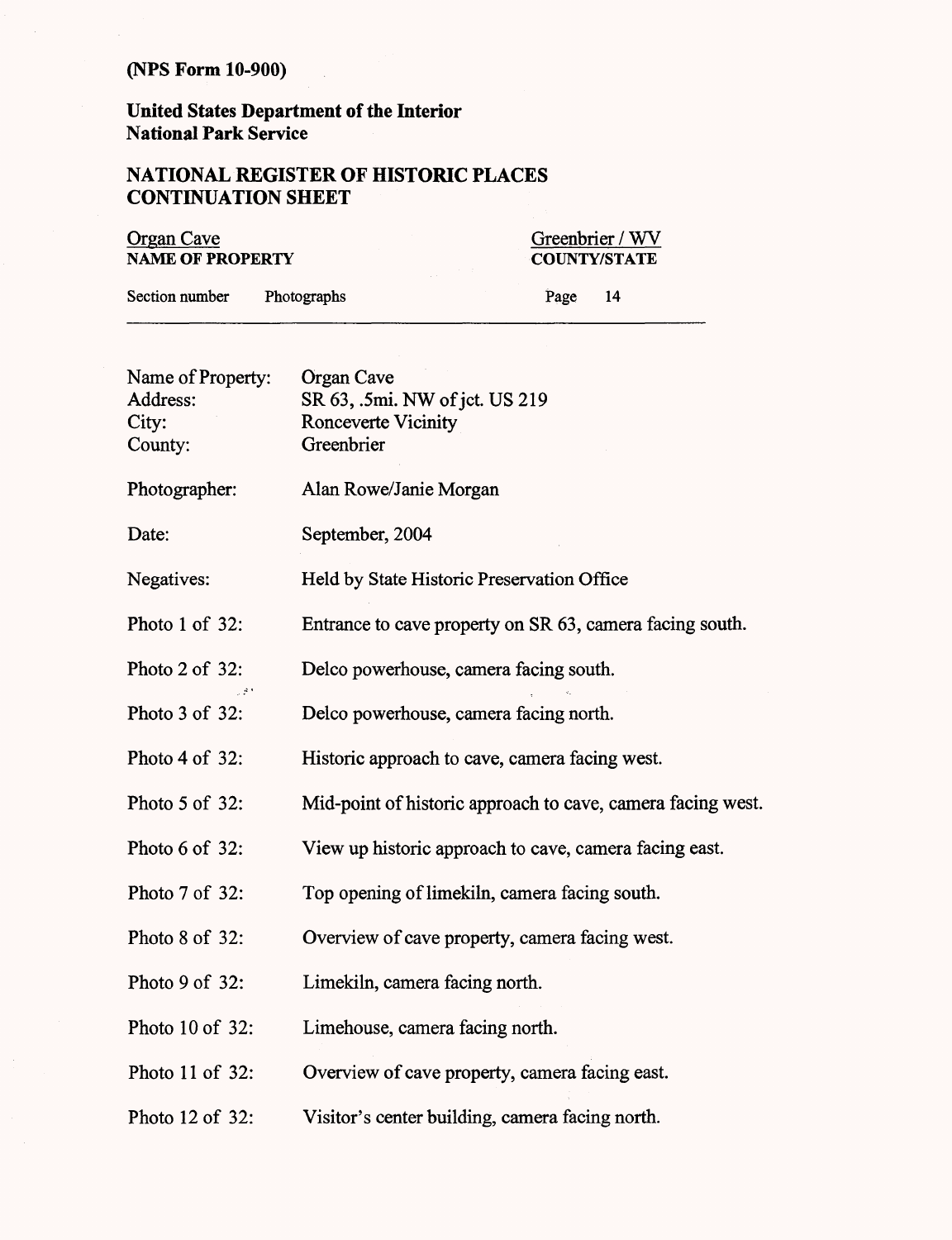**United States Department of the Interior National Park Service**

### **NATIONAL REGISTER OF HISTORIC PLACES CONTINUATION SHEET**

| Organ Cave              |             | Greenbrier / WV     |  |  |
|-------------------------|-------------|---------------------|--|--|
| <b>NAME OF PROPERTY</b> |             | <b>COUNTY/STATE</b> |  |  |
| Section number          | Photographs | Page<br>-15         |  |  |
|                         |             |                     |  |  |

- Photo 13 of 32: Snack bar building, camera facing west.
- Photo 14 of 32: Cave opening, camera facing west.
- Photo 15 of 32: View from cave opening toward surface, camera facing east.
- Photo 16 of 32: View from Chapel Room in cave toward opening, camera facing east.
- Photo 17 of 32: Area where sloth fossils were discovered.
- Photo 18 of 32: View of narrow passageway.
- Photo 19 of 32: Area where flint nodules are present on ceiling.
- Photo 20 of 32: Area where flint nodules are present on ceiling.
- Photo 21 of 32: Stone steps to area where cave branches.
- Photo 22 of 32: View of passage that leads out of commercial area of the cave.
- Photo 23 of 32: Passageway that leads to saltpetre extraction area.
- Photo 24 of 32: Passageway that leads to saltpetre extraction area.
- Photo 25 of 32: Example of a wooden hopper used to leach saltpetre from soil.
- Photo 26 of 32: View of the main hopper room.
- Photo 27 of 32: Passageway to cave formations area.
- Photo 28 of 32: Examples of historic graffitti.
- Photo 29 of 32: View of cave formations.
- Photo 30 of 32: Examples of historic graffitti, including the name "LEE".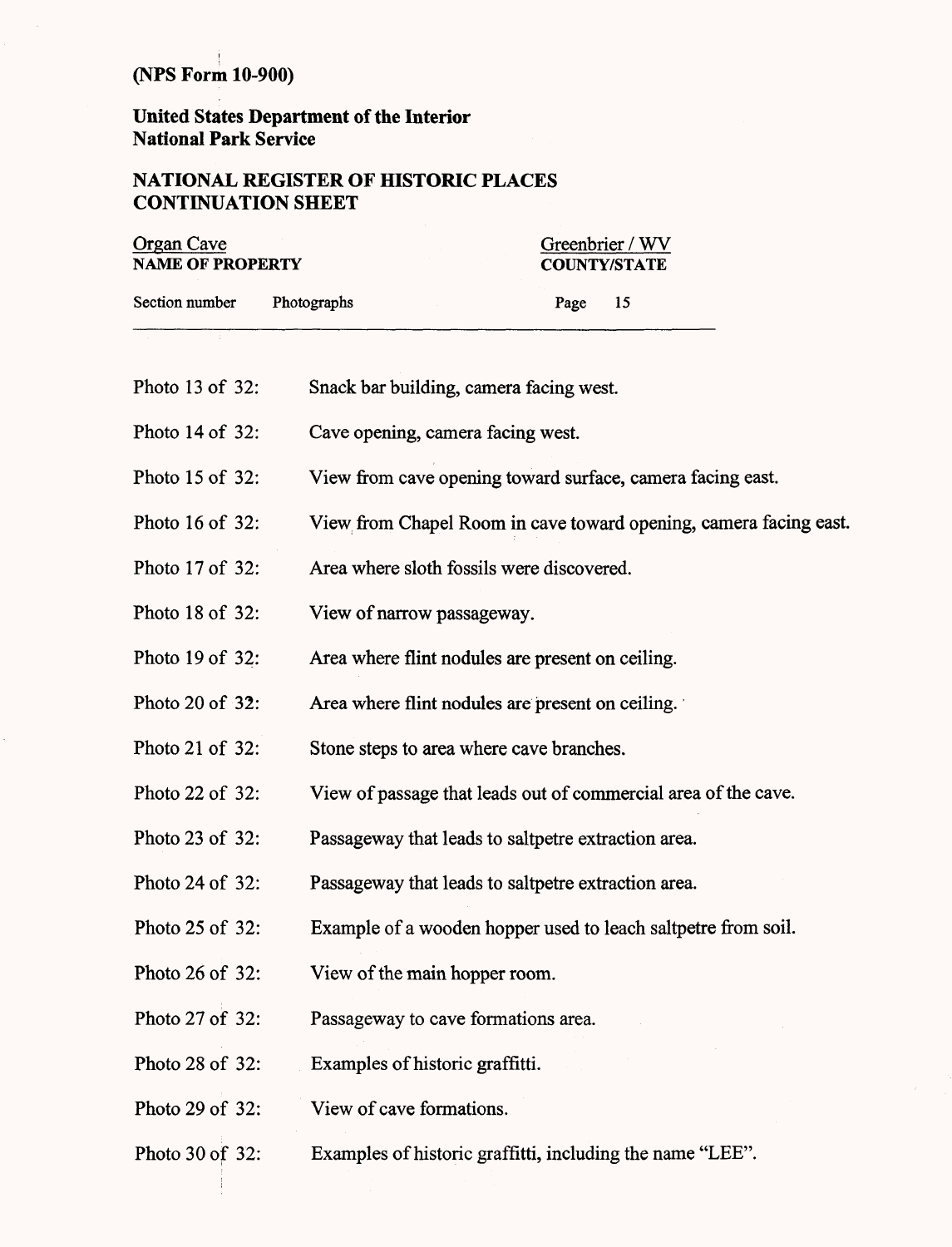**United States Department of the Interior National Park Service**

# **NATIONAL REGISTER OF HISTORIC PLACES CONTINUATION SHEET**

| Organ Cave              |             | Greenbrier / WV     |     |  |
|-------------------------|-------------|---------------------|-----|--|
| <b>NAME OF PROPERTY</b> |             | <b>COUNTY/STATE</b> |     |  |
| Section number          | Photographs | Page                | -16 |  |
|                         |             |                     |     |  |

- Photo 31 of 32: View of cave formations.
- Photo 32 of 32: View of the "rock organ" that gives the cave (and the nearby community) its name.

 $\label{eq:1} \nabla \mathbf{v} = \mathbf{v}$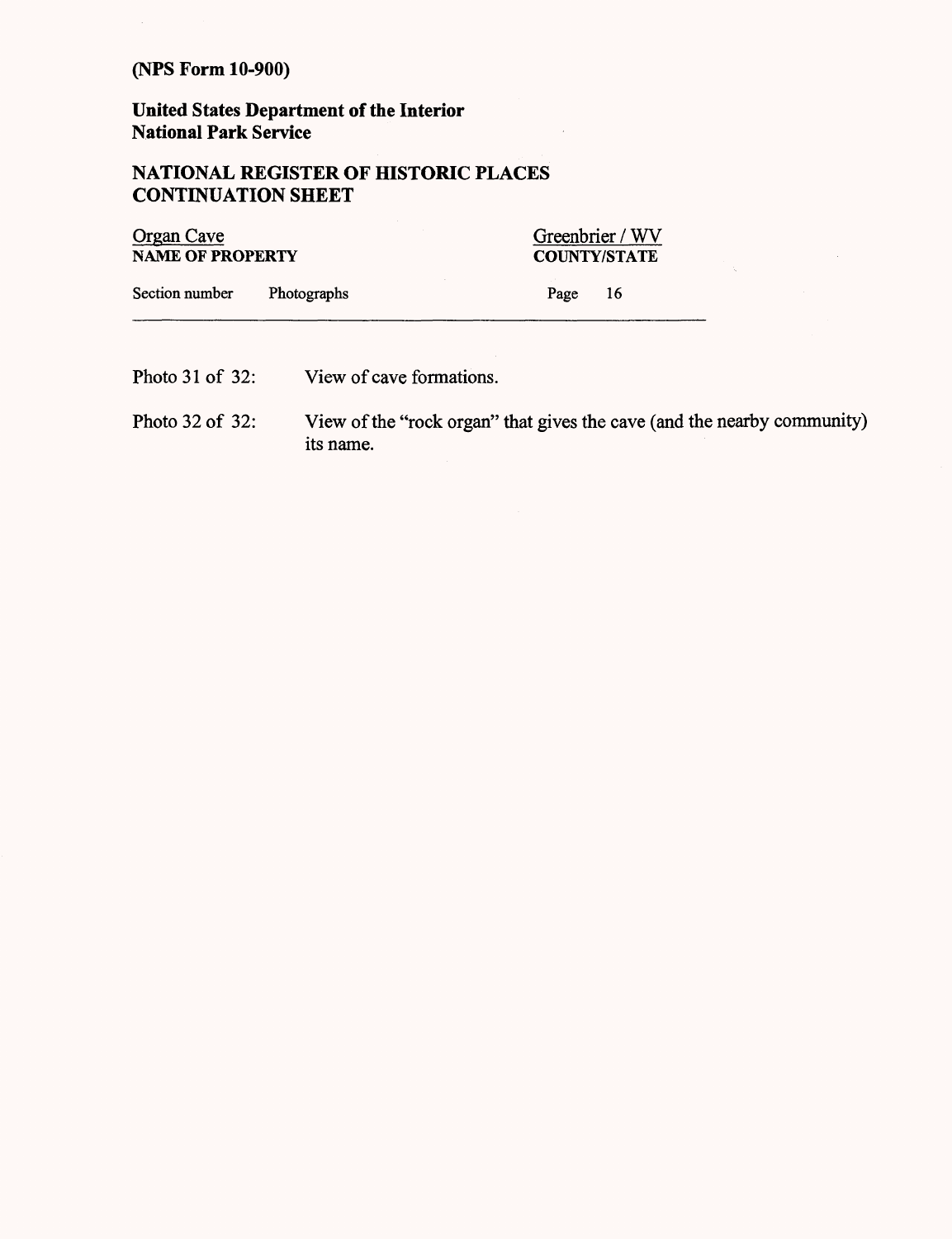